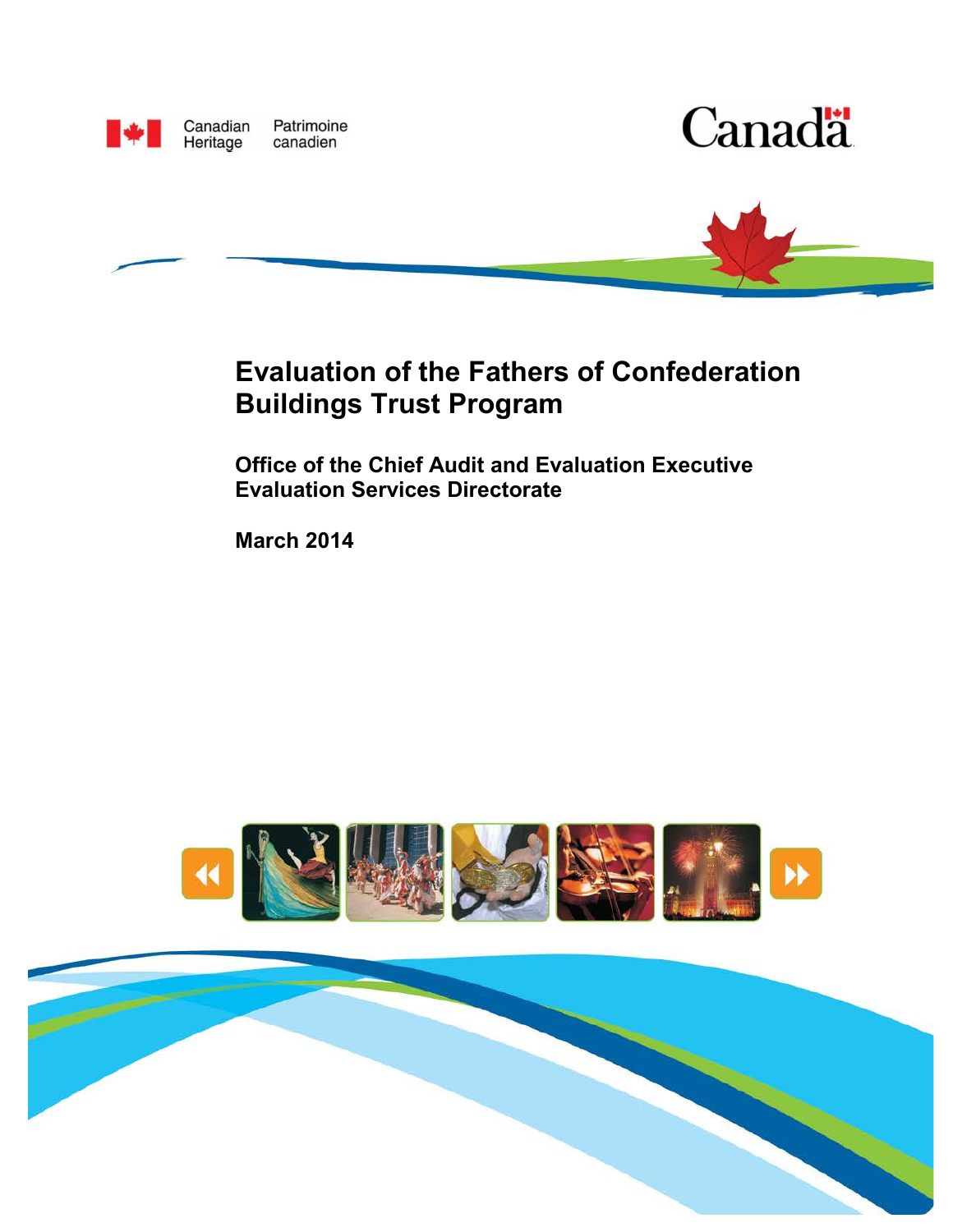*Cette publication est également disponible en français.* 

This publication is available in PDF format on the Internet at [http://www.pch.gc.ca](http://www.pch.gc.ca/)

© Her Majesty the Queen in Right of Canada, 2014. Catalogue No. CH4-166/2014E-PDF ISBN: 978-1-100-23513-4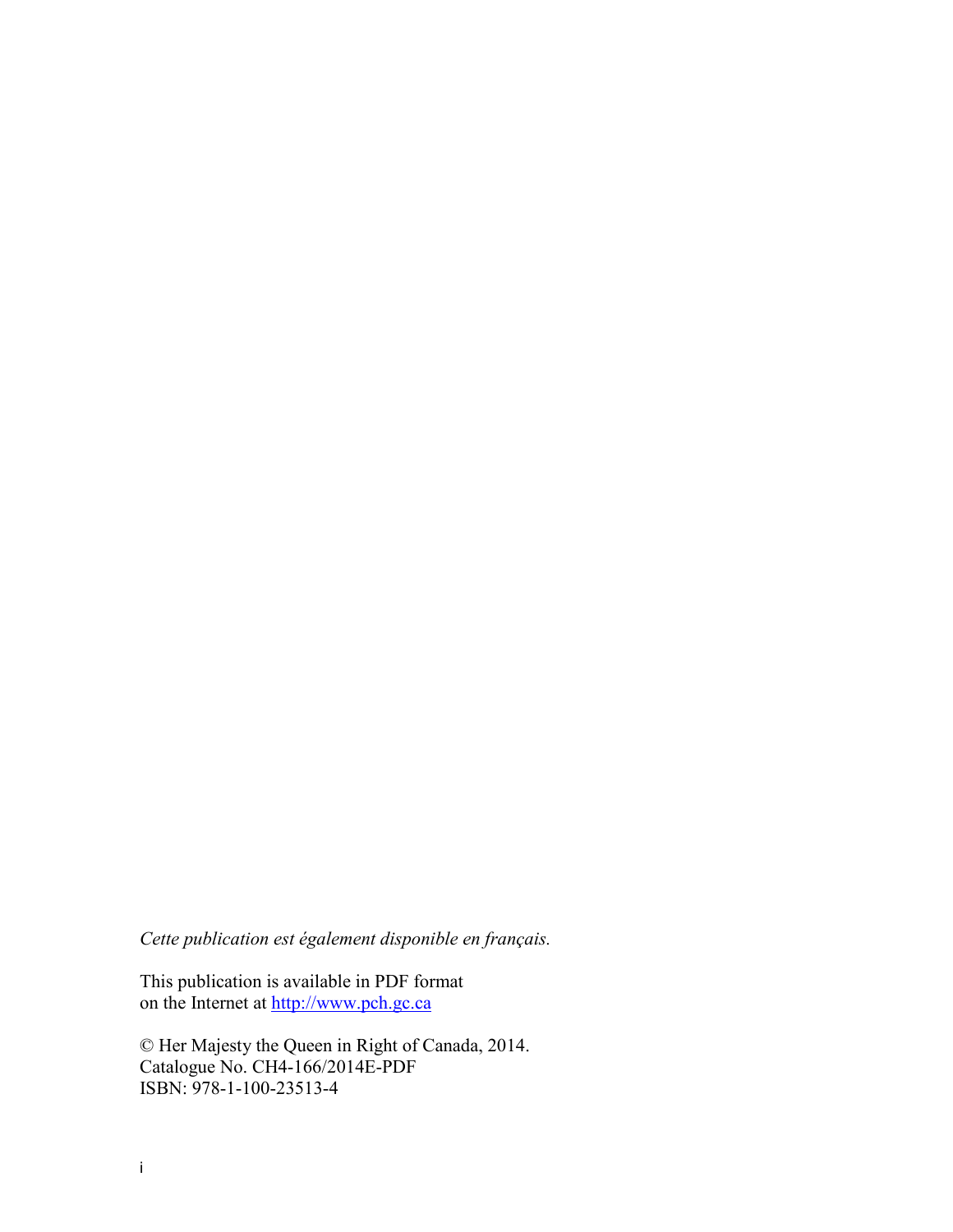## **Table of Contents**

| 1.           |                                                                                          |  |  |  |  |
|--------------|------------------------------------------------------------------------------------------|--|--|--|--|
| 1.1          | 1.1.1<br>1.1.2                                                                           |  |  |  |  |
|              | 1.1.3                                                                                    |  |  |  |  |
| $\mathbf{2}$ |                                                                                          |  |  |  |  |
| 2.1          |                                                                                          |  |  |  |  |
| 2.2          |                                                                                          |  |  |  |  |
| 2.3          |                                                                                          |  |  |  |  |
| 3            |                                                                                          |  |  |  |  |
| 3.1          |                                                                                          |  |  |  |  |
|              | 3.1.1                                                                                    |  |  |  |  |
|              | 3.1.2                                                                                    |  |  |  |  |
|              | 3.1.3                                                                                    |  |  |  |  |
| 3.2          |                                                                                          |  |  |  |  |
|              | 3.2.1                                                                                    |  |  |  |  |
|              | 3.2.1.1<br>3.2.1.2                                                                       |  |  |  |  |
|              | Capacity to collaborate with majority and minority communities 10<br>3.2.1.3             |  |  |  |  |
|              | 3.2.2                                                                                    |  |  |  |  |
|              | 3.2.2.1                                                                                  |  |  |  |  |
|              | 3.2.2.2                                                                                  |  |  |  |  |
|              | 3.2.2.3<br>Benefits for the majority and minority communities of Prince Edward Island 13 |  |  |  |  |
|              | 3.2.3                                                                                    |  |  |  |  |
| 3.3          |                                                                                          |  |  |  |  |
|              | 3.3.1                                                                                    |  |  |  |  |
|              | 3.3.2                                                                                    |  |  |  |  |
| 4            |                                                                                          |  |  |  |  |
| 5            |                                                                                          |  |  |  |  |
|              |                                                                                          |  |  |  |  |
|              |                                                                                          |  |  |  |  |
|              |                                                                                          |  |  |  |  |
|              | Appendix D-Recommendations Stemming from the 2006 FCBT Program Evaluation 23             |  |  |  |  |
|              |                                                                                          |  |  |  |  |
|              |                                                                                          |  |  |  |  |
|              |                                                                                          |  |  |  |  |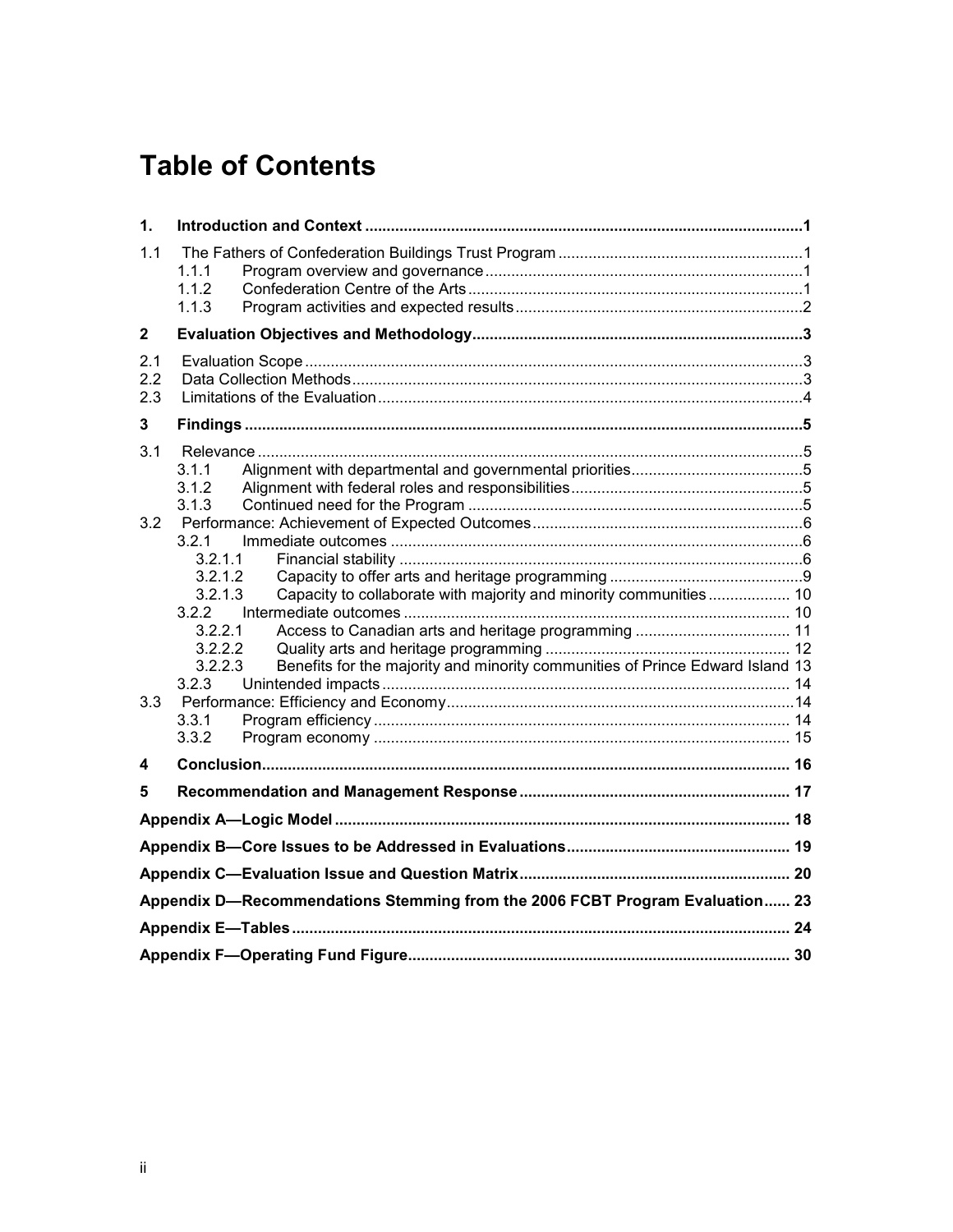# **List of Tables and Figures**

| Table 1  | Confederation Centre of the Arts—Operating Fund – Sources of operating<br>revenue from 2006-07 to 2010-11 with $(\%)$ relative to total operating<br>revenues and operational expenses with $(\%)$ relative to total expenses. |
|----------|--------------------------------------------------------------------------------------------------------------------------------------------------------------------------------------------------------------------------------|
| Table 2  | Confederation Centre of the Arts—Public sector funding for the operating<br>fund from $2006-07$ to $2010-11$ with $(\%)$ relative to total public sector<br>grants.                                                            |
| Table 3  | Evolution of the Confederation Centre of the Arts overall financial health<br>for the period from $2006-07$ to $2010-11$ .                                                                                                     |
| Table 4  | Canadian Heritage support provided to the Centre through its programs –<br>2006-07 to 2010-11.                                                                                                                                 |
| Table 5  | Estimated scope of annual programming: Confederation Centre of the Arts<br>2006-07 to 2010-11.                                                                                                                                 |
| Table 6  | Confederation Centre of the Arts—Attendance statistics.                                                                                                                                                                        |
| Table 7  | Confederation Centre of the Arts—Participants of outreach activities.                                                                                                                                                          |
| Table 8  | Resources allocated to the Fathers of Confederation Buildings Trust<br>Program.                                                                                                                                                |
| Table 9  | Year over year increase from 2007-08 to 2010-11                                                                                                                                                                                |
| Figure 1 | Operating Fund—Public sector grants and ratio to revenues $-2006-07$ to<br>2010-11                                                                                                                                             |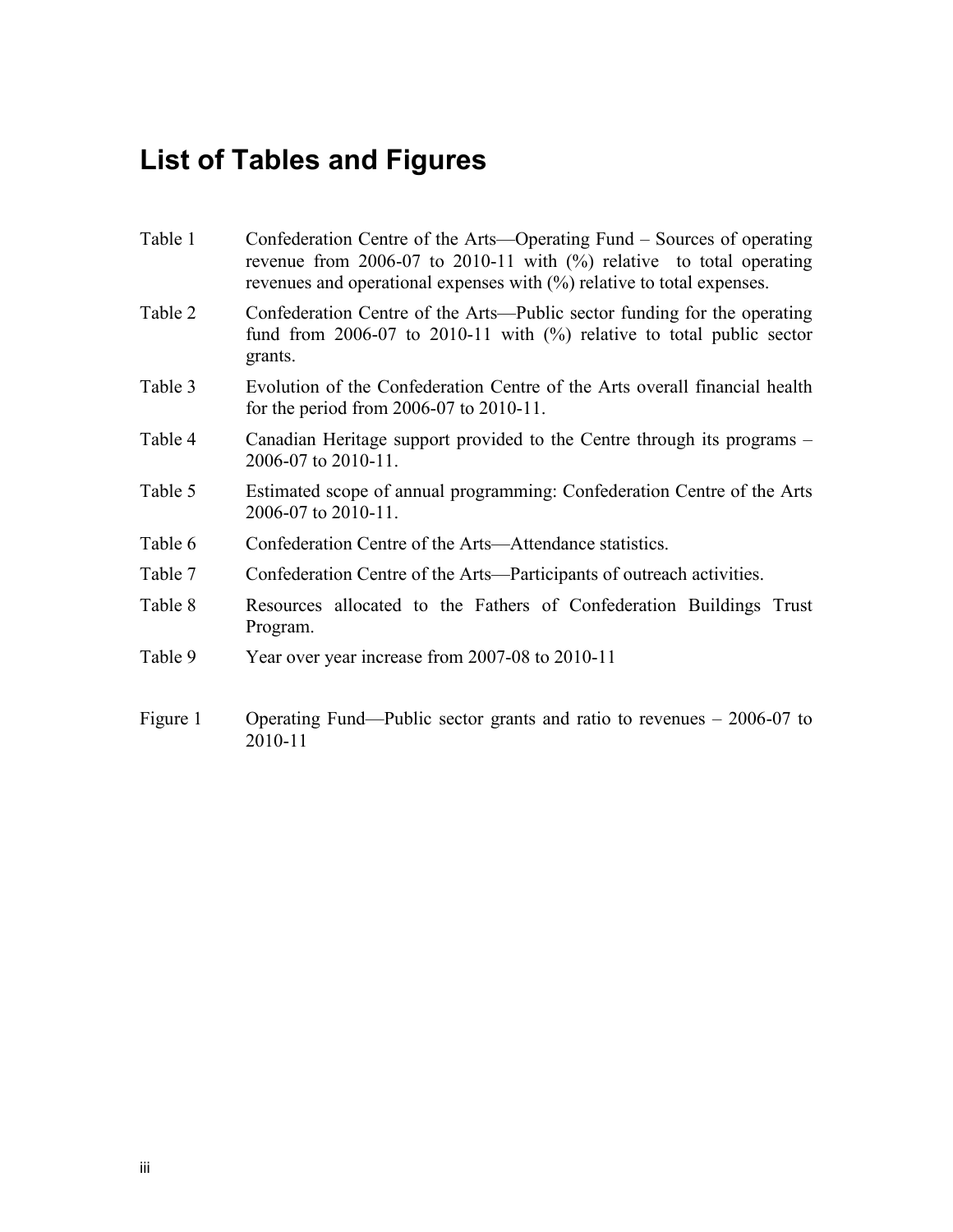# **List of Acronyms**

| <b>CAPF</b>  | <b>Canada Arts Presentation Fund</b>                  |
|--------------|-------------------------------------------------------|
| <b>CCIF</b>  | Canada Cultural Investments Fund                      |
| <b>CCP</b>   | Celebration and Commemoration Program                 |
| <b>CCSF</b>  | Canada Cultural Space Fund                            |
| Centre (the) | Confederation Centre of the Arts                      |
| <b>ESD</b>   | <b>Evaluation Services Directorate</b>                |
| FCBT         | <b>Fathers of Confederation Buildings Trust</b>       |
| <b>GCIMS</b> | Grants and Contribution Information Management System |
| <b>MAP</b>   | Museum Assistance program                             |
| OL           | <b>Official Languages</b>                             |
| P/Ts         | Provinces and territories                             |
| <b>PCH</b>   | Canadian Heritage                                     |
| PEI          | Prince Edward Island                                  |
| <b>RMAF</b>  | Results-based Management Accountability Framework     |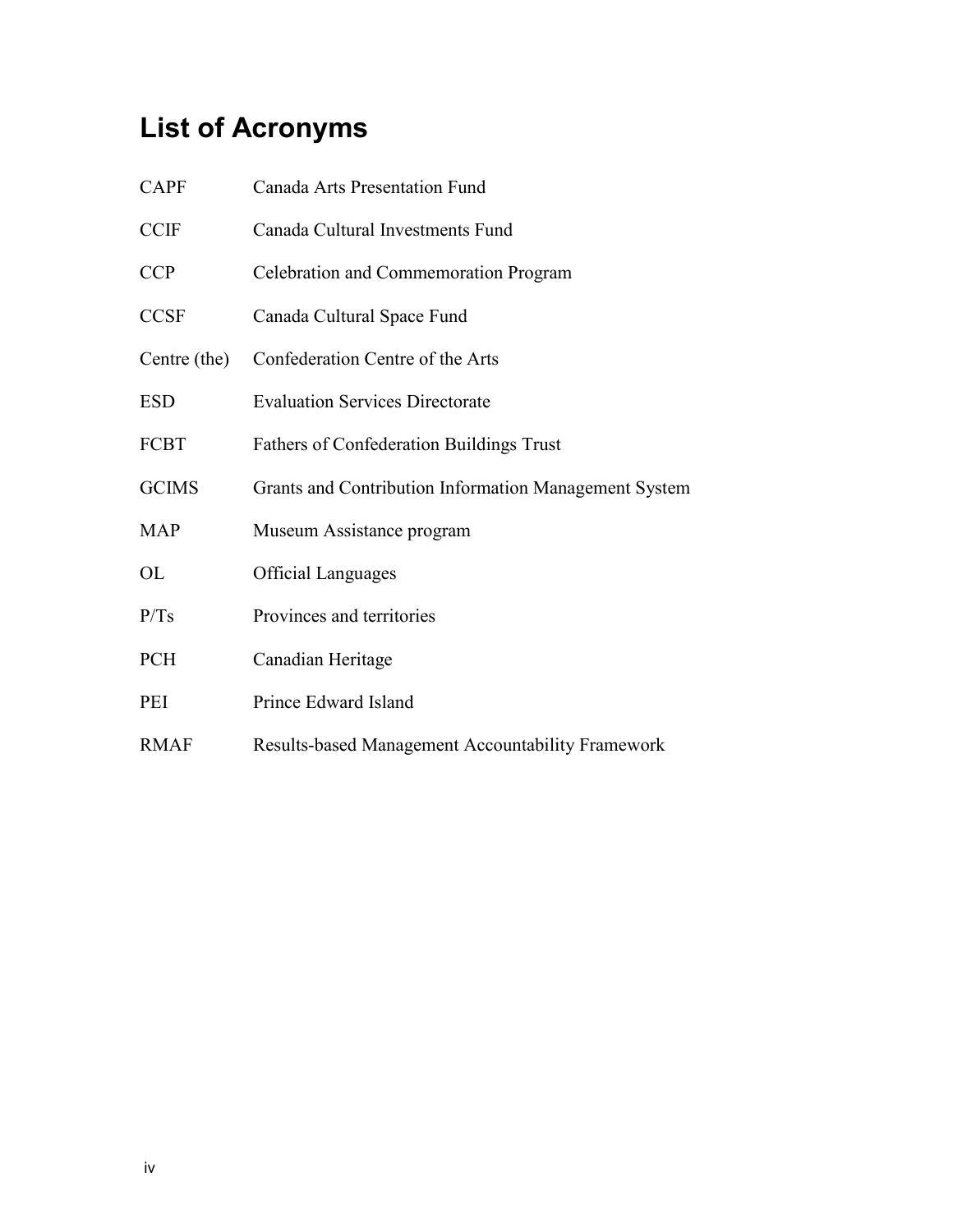## **Executive Summary**

## **Introduction**

The Fathers of Confederation Buildings Trust (FCBT) Program, a single-recipient program of the Department of Canadian Heritage, supports the Confederation Centre of the Arts (the Centre), an arts and heritage facility in Charlottetown, Prince Edward Island. The Centre was established in 1965 as a joint initiative of the federal government and all provincial governments to mark the centennial of the 1864 Charlottetown Conference. The Centre is the only national memorial to the Fathers of Confederation and commemoration of the "Birthplace of Confederation." The Centre's mission and mandate is to *inspire Canadians, through heritage and the arts, to celebrate the origins and evolution of Canada as a nation.* The overall FCBT Program budget was \$10,286,700 over the period covered by the evaluation, with \$9.8 million representing the contribution to the Centre.

The evaluation of the FCBT Program was conducted pursuant to the requirements of the Treasury Board *Policy on Evaluation* and the Canadian Heritage Departmental Evaluation Plan 2010-11 to 2014-15. The results of this evaluation will support the decision-making process concerning the continuation of the Program, which is scheduled for renewal in March 2015.

The evaluation covers the period from 2006-07 to 2010-11 and was conducted by the Evaluation Services Directorate of Canadian Heritage.

## **Methodology**

### *Calibration*

The approach to the FCBT evaluation took into consideration the results of a calibration exercise with a view to using evaluation resources cost-effectively. As a result of the calibration exercise, the approach emphasized the use of pre-existing evidence and information, supplemented with a limited number of key informant interviews with FCBT Program and Centre stakeholders to address the evaluation questions. In addition, the evaluation used satisfaction surveys administered by the Centre to assess client satisfaction with its programs. The evaluation reports on program performance outcomes at the immediate and intermediate levels. Due to methodological and resource constraints, long-term outcomes were not assessed as part of the evaluation.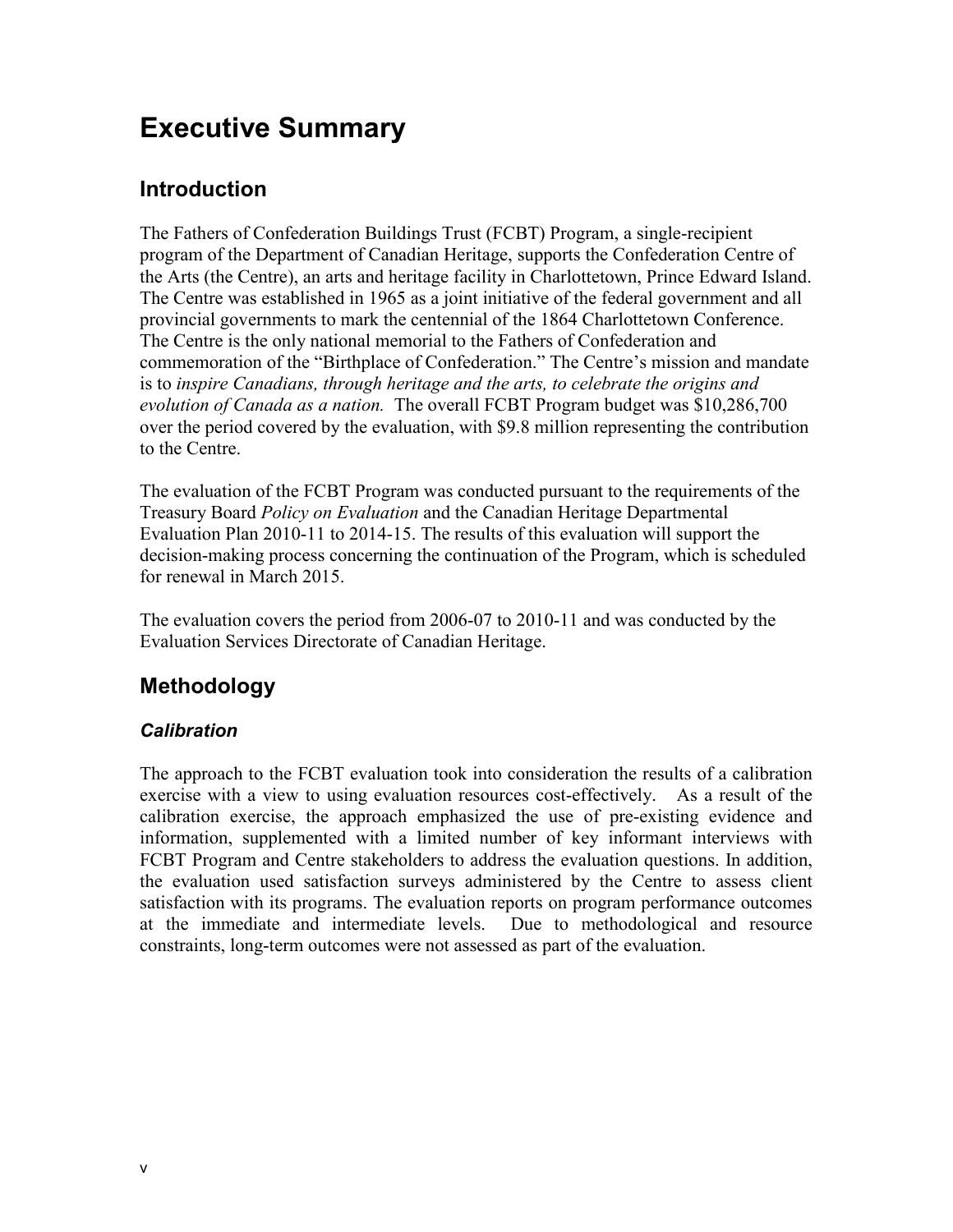#### *Lines of evidence*

Overall, except where indicated, findings of this evaluation are supported by three data sources:

- a review of documents from the Program, the Department and the Centre, including a media scan;
- a review of FCBT Program and Centre administrative data; and
- key informant interviews with Program and Centre stakeholders.

#### *Limitations*

There were some gaps in the Program performance data, e.g. visitor rates. Evaluators mitigated this limitation by using data obtained directly from the Centre.

## **Findings**

#### *Relevance*

The support provided to the Centre through the FCBT Program continues to be relevant to the Government of Canada and Canadian Heritage. The FCBT Program is aligned with the priorities of Canadian Heritage and the Government of Canada in terms of providing access to arts and heritage experiences and Canadian history. The federal government has a legitimate role in supporting the Centre's mandate, which is national in scope. The Centre, as an arts and heritage facility and a national memorial to the Fathers of Confederation, continues to meet a need for Prince Edward Island residents and for Canadians of all regions.

### *Performance (effectiveness)*

The success of the FCBT Program is assessed through the success of its sole recipient, the Centre. During the period covered by the evaluation, the Centre improved its business practices, increased its earned revenues and achieved some operating surpluses, particularly in net assets for 2008-09. The Centre has improved its capacity to offer arts and heritage programming and to collaborate with minority communities as compared to the pre-2006 period.

The Centre increased arts and heritage programming by approximately one third, and reached local, national and international audiences. This increase was noted in all areas, including summer and winter series, outreach, arts education activities and touring. The programming reflected the national scope of the Centre's mandate by offering mostly Canadian content and presenting a contemporary expression of the vision of the Fathers of Confederation (defined as a vision respectful of cultural, linguistic and regional differences). Overall, there was a 20% increase in visitors to the Centre from 2006 to 2011. On average, over the five years evaluated, 95% of clients who participated in an ongoing satisfaction survey conducted by the Centre reported that they were satisfied or very satisfied with the programming they attended.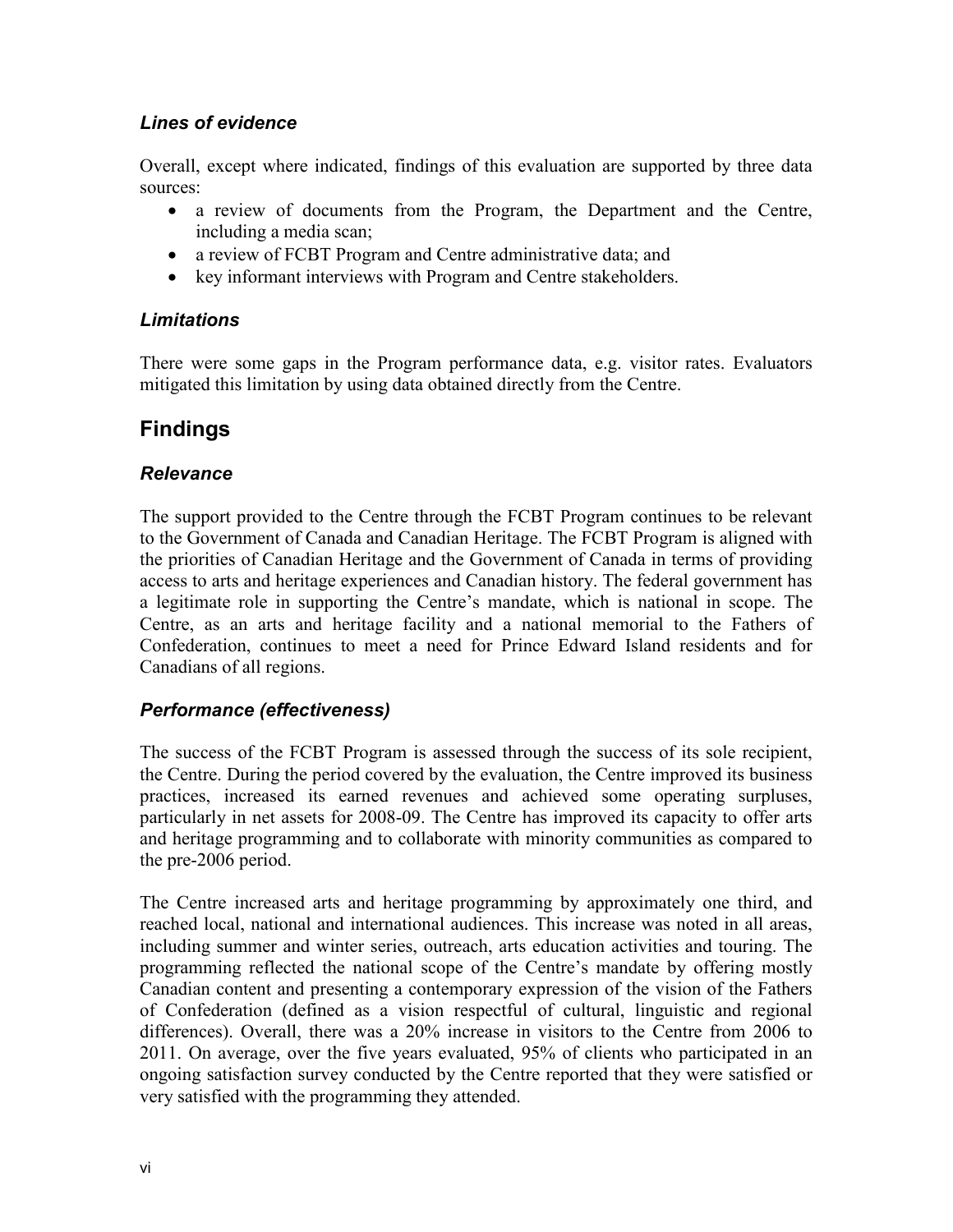The Centre maintained partnerships and increased collaboration efforts with the local official-language minority community, as well as Aboriginal and cultural minority communities. The Centre further developed its arts and heritage programming to reflect Prince Edward Island Aboriginal and cultural minority communities at the Art Gallery.

In addition to achieving its intended outcomes, the Centre hosts the Charlottetown Festival each year, generating significant economic impacts in Prince Edward Island as well as in the local economy of Charlottetown. In 2009, for example, the expenditures related to tourism (e.g., food, beverage, accommodation) and ticket sales had an economic impact of \$20 million and generated \$4.5 million in federal tax revenue.

#### *Performance (efficiency and economy)*

The ratio of management costs to total costs was 4.7% over the five year period. There may be opportunities for further savings by integrating the FCBT Program into another program managed by the Arts Policy Branch.

### **Conclusion**

The support provided by the Government of Canada to the Centre continues to be relevant. The FCBT Program is achieving its immediate and intermediate outcomes. While the program is delivered efficiently, some gains may be found by streamlining processes currently associated with FCBT due to its nature as a stand-alone program, such as planning, reporting and in conducting evaluations.

### **Recommendation**

The Arts Policy Branch should consider whether the FCBT Program could be integrated as a component into a program that it already delivers to further reduce some of the costs related to planning, reporting and overall management. This would require a streamlining of the expected program outcomes and performance measurements and to align them with those of the host program.

#### **Original signed by**

Richard Willan Chief Audit and Evaluation Executive Department of Canadian Heritage

\_\_\_\_\_\_\_\_\_\_\_\_\_\_\_\_\_\_\_\_\_\_\_\_\_\_\_\_\_\_\_\_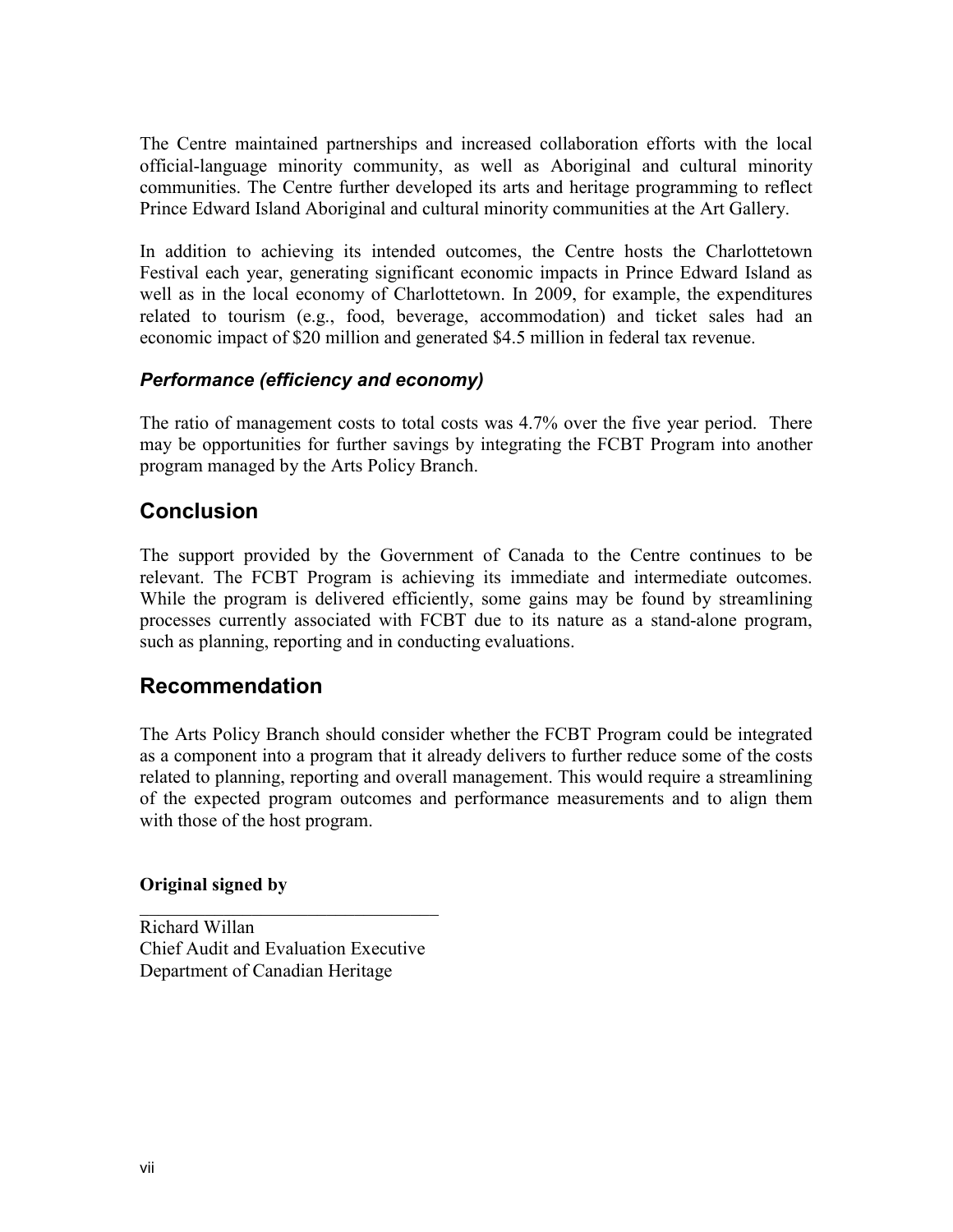## <span id="page-8-0"></span>**1. Introduction and Context**

This report presents the findings of the evaluation of the Fathers of Confederation Buildings Trust (FCBT) Program, which was conducted from July 2011 to March 2012 pursuant to the Treasury Board *Policy on Evaluation.* It covers the years 2006-07 to 2010-11.

## <span id="page-8-1"></span>**1.1 The Fathers of Confederation Buildings Trust Program**

### <span id="page-8-2"></span>*1.1.1 Program overview and governance*

The FCBT Program is a single-recipient program of the Department of Canadian Heritage (PCH) that provides funding to the Fathers of Confederation Buildings Trust (the Trust), an incorporated entity under a special act of the Prince Edward Island (PEI) legislature entitled the *Fathers of Confederation Buildings Act*. The Arts Policy Branch, Cultural Affairs Sector, is responsible for the overall management and results reporting of the FCBT Program. Application analysis and management of the contribution agreement are executed from PCH's Atlantic Regional Office.

### <span id="page-8-3"></span>*1.1.2 Confederation Centre of the Arts*

The Trust operates the Confederation Centre of the Arts (the Centre), an arts and heritage facility in Charlottetown, Prince Edward Island (PEI). The Centre is responsible for the operation and maintenance of the building, which houses theatre stages (including a 1,070-seat theatre), an art gallery, a lecture hall, a memorial hall, a restaurant, a club and an arts and craft gift shop, and serves as a national and regional cultural centre for performing arts. It also rents space to the provincial library. It is governed by a Board of Directors chaired by a resident of PEI; the other members are selected from PEI and other regions across the country.<sup>1</sup> Board members are nominated by their home provinces and appointed by the Province of PEI. The Centre is led by a Chief Executive Officer and a management team of directors responsible for artistic and administrative activities.

The Centre was established in 1965 as a joint initiative of the federal government and all provincial governments to mark the centennial of the 1864 Charlottetown Conference. The Centre is the only national memorial to the Fathers of Confederation and commemorates the "Birthplace of Confederation." The Centre's mission and mandate is to *inspire Canadians, through heritage and the arts, to celebrate the origins and evolution of Canada as a nation.* <sup>2</sup>

<sup>&</sup>lt;sup>1</sup> The Trust shall consist of a chairperson who is a PEI resident, and twenty-three other members, of whom seven are residents of the province and 16 are not ordinarily resident in the province and who represent other regions of Canada." Taken from the consolidated web version of the Fathers of Confederation Buildings Act, prepared by the Legislative Counsel Office of the Province of PEI (January 2014): http://www.gov.pe.ca/law/statutes/pdf/f-06.p

<sup>&</sup>lt;sup>2</sup> The Centre's mandate is featured on their website: [http://www.confederationcentre.com/en/the-centre.php \(](http://www.confederationcentre.com/en/the-centre.php)January 21, 2014). The exact wording of the Centre's mandate may vary across different source documents because of recent revisions, however the essential message remains the same.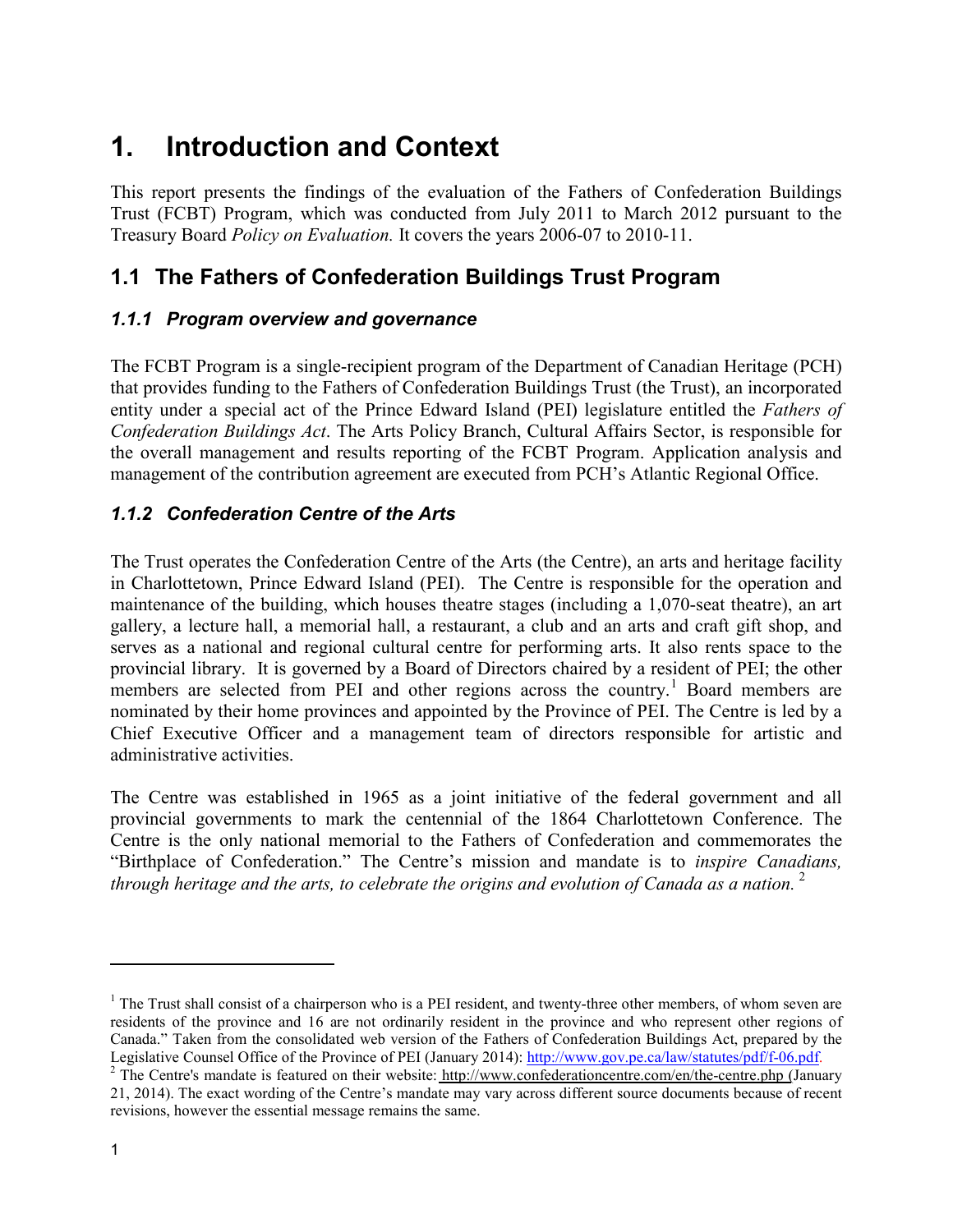The Centre has a local (PEI residents) and national (all Canadians) reach. The Centre also reaches an international audience and presents Canadian content to visitors to PEI.

During the period covered by the evaluation, the Centre received public sector support from the federal government, the PEI government, other Canadian provinces and the City of Charlottetown. <sup>3</sup> Following the previous evaluation of the FCBT Program in 2006, the Government of Canada increased the annual support provided to the Centre via the FCBT Program from \$1,500,000 to \$1,875,000; support was increased again to \$2,300,000 for 2010-11, to \$2,600,000 for 2011-12, and again to \$3,000,000 for 2012-13. In total, the FCBT Program provided \$9,800,000 to the Centre via contribution agreements over the period under evaluation.

These increases in operational support through the FCBT program were awarded to the Centre on the understanding it would not be a priority for program or project funding through other PCH programs—namely the Canada Arts Presentation Fund (CAPF), Museum Assistance Program (MAP), Official Languages Support Program (OLSP) and the Celebration and Commemoration Program (CCP) (see Table 4). The Centre continued to be eligible for capital funding from the Canada Cultural Spaces Fund (CCSF), to maintain and renovate its buildings and update some of its equipment, and for endowment funding from the Canada Cultural Investment Fund (CCIF), to obtain matching funds for its Endowment Fund.

### <span id="page-9-0"></span>*1.1.3 Program activities and expected results*

#### **Key expected outcomes**

The FCBT Program is intended to support the Centre in fulfilling its mandate, which is national in scope. As such, the expected outcomes of the FCBT Program are intertwined with those of the Centre. The Program revised its logic model and performance measurement strategy for the 2007-08 fiscal years, as found in the Integrated Results-based Management and Accountability Framework and Risk-based Audit Framework. The performance measurement strategy was adjusted in 2010-11 to reflect changes to Canadian Heritage's Program Activity Architecture; however, the outcomes remained unchanged. The program logic model is found in Appendix A.<sup>4</sup>

Immediate outcomes

- Improved capacity to offer visual and performing arts and heritage programming that reflects Canada's creativity and is a contemporary expression of the vision of the Fathers of Confederation.<sup>5</sup>
- Improved financial stability.
- Improved capacity to collaborate with PEI majority and minority communities including Aboriginal, French-speaking, and multi-cultural communities.

 $3$  Detailed information on public sector support to the Centre is available in Table 2. The information will also be discussed in section  $3.2.1.1$  of the Report.

 $\frac{4}{1}$  The logic model was modified in 2010 to reflect the modifications to PCH Strategic Outcomes.  $\frac{5}{1}$  Defined as a vision respectful of cultural, linguistic and regional differences.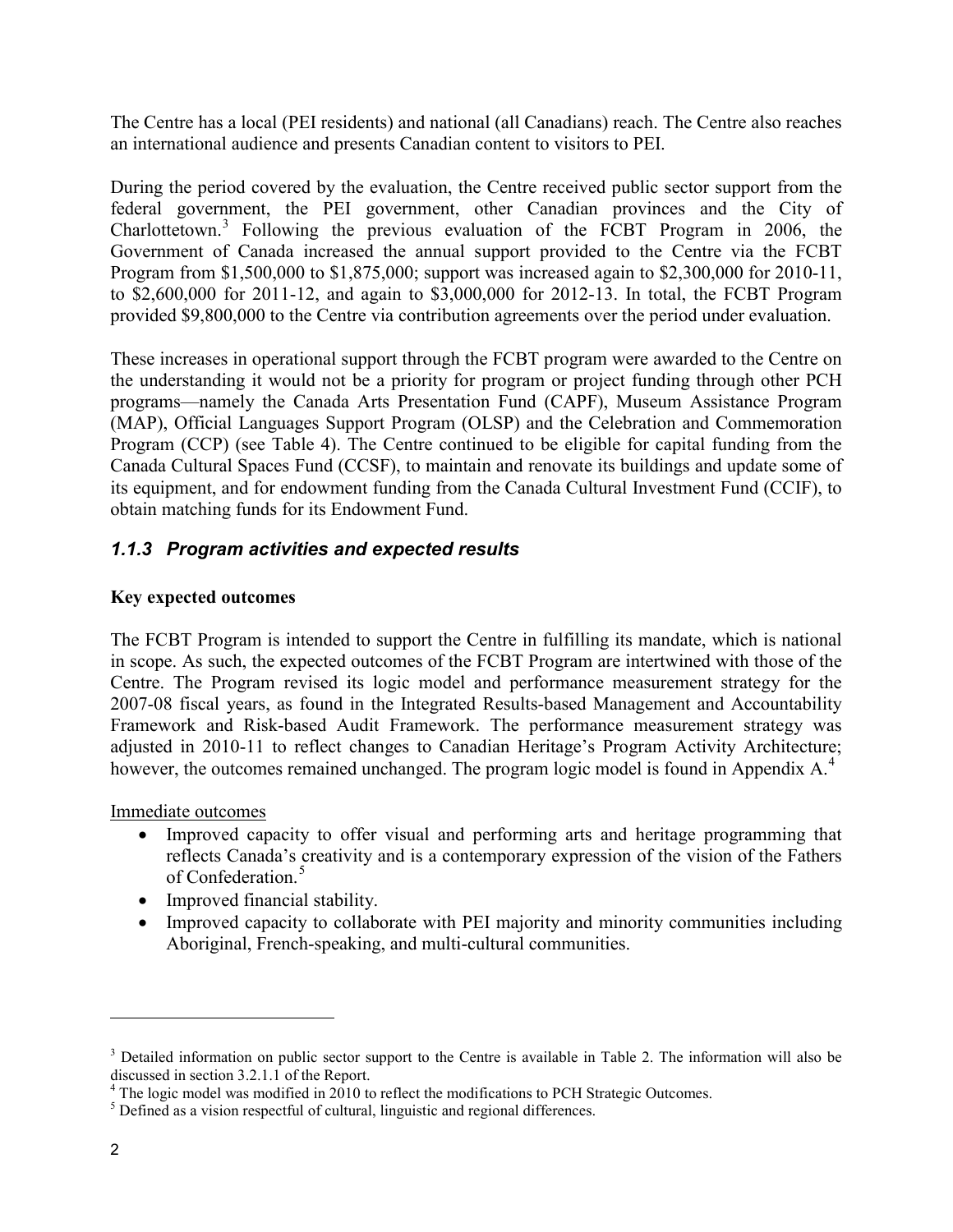Intermediate outcomes

- Access to Canadian arts and heritage programming is improved.
- Clients experience quality arts and heritage programming.
- PEI majority and minority communities<sup> $6$ </sup> benefit from closer creative ties to the Centre.

Ultimate outcome

• Exposure to arts and heritage programming at the Centre makes clients more aware and appreciative of Canada's cultural, linguistic and regional diversity.

## <span id="page-10-0"></span>**2 Evaluation Objectives and Methodology**

The evaluation of the FCBT Program was designed to assess the five core issues, as required under the Treasury Board *Directive on the Evaluation Function* (see Appendix B). The results of this evaluation will support the decision-making process concerning the continuation of the Program, whose Terms and Conditions are scheduled for renewal in March 2015. A matrix of the evaluation issues, questions and associated indicators used to guide the evaluation is provided in Appendix C.

## <span id="page-10-1"></span>**2.1 Evaluation Scope**

The overall approach to the FCBT Program evaluation takes into consideration the results of a calibration exercise conducted by the ESD with a view to using evaluation resources costeffectively. This exercise was designed to adjust the level of effort in accordance with the risk level assessed for each of the five issues identified in the Treasury Board *Directive on the Evaluation Function*.

As a result of the calibration exercise, the approach emphasized the use of pre-existing evidence and information, supplemented with a limited number of key informant interviews with FCBT Program and Centre stakeholders to address the evaluation questions. In addition, the evaluation used satisfaction surveys administered by the Centre to assess client satisfaction with its programs. The evaluation reports on program performance outcomes at the immediate and intermediate levels. Due to methodological and resource constraints, long-term outcomes were not assessed as part of the evaluation.

## <span id="page-10-2"></span>**2.2 Data Collection Methods**

The evaluation incorporated both quantitative and qualitative methods. The methodologies implemented for the FCBT Program evaluation included the following:

<sup>&</sup>lt;sup>6</sup> For the purposes of this evaluation, minority communities are defined as official-language minority communities and Aboriginal and multi-cultural communities. The majority community is defined as the English-speaking, non-Aboriginal, settled population of PEI.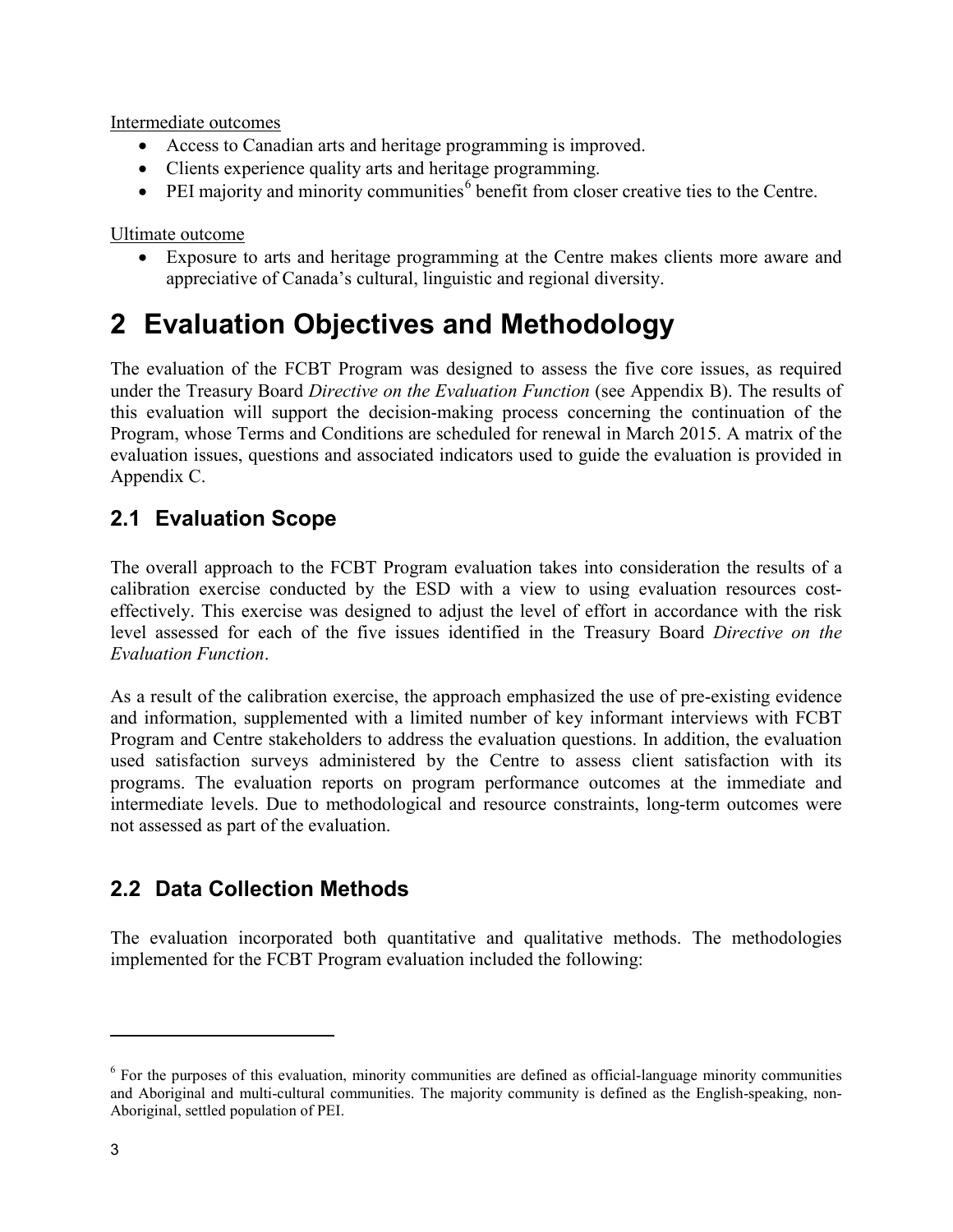- *Document review*: Documents related to the FCBT Program, PCH and the Centre were reviewed to assess the Program's relevance and performance. Relevant newspaper articles from April 2006 to March 2011 were also reviewed so evaluators could collect opinions from ultimate beneficiaries and stakeholders of the program.
- *Administrative data and file review*: The administrative data and file review consisted of an analysis of program performance data as well as the Centre's administrative file maintained by PCH. The Centre's annual financial statements and website data were also analyzed to assess the performance of the Program.
- *Key informant interviews*: Internal and external stakeholders were interviewed for this evaluation. Internal stakeholders included PCH staff, and staff and representatives from the Centre's Board of Directors. External stakeholders included representatives from PEI minority communities, other provincial and territorial governments, the private sector and PEI artists.

In this report, statements made about the views of key informants are reported when the majority share this view, unless otherwise stated. When more details are deemed necessary, specific terms are used as follows:

| Few         | Less than 20% of interviewees responded with similar answers.                    |
|-------------|----------------------------------------------------------------------------------|
| Some        | More than 20% but fewer than 50% of interviewees responded with similar answers. |
| Many        | More than 50% but fewer than 75% of interviewees responded with similar answers. |
| <i>Most</i> | More than 75% of interviewees responded with similar answers.                    |

Information collected by each method was sorted according to evaluation questions and indicators and then compared and analyzed. Overall, except where indicated, findings are supported by all three sources. The key findings are presented in this report.

## <span id="page-11-0"></span>**2.3 Limitations of the Evaluation**

There were some gaps in the Program performance data, e.g. visitor rates. This limitation was mitigated through the use of data obtained directly from the Centre.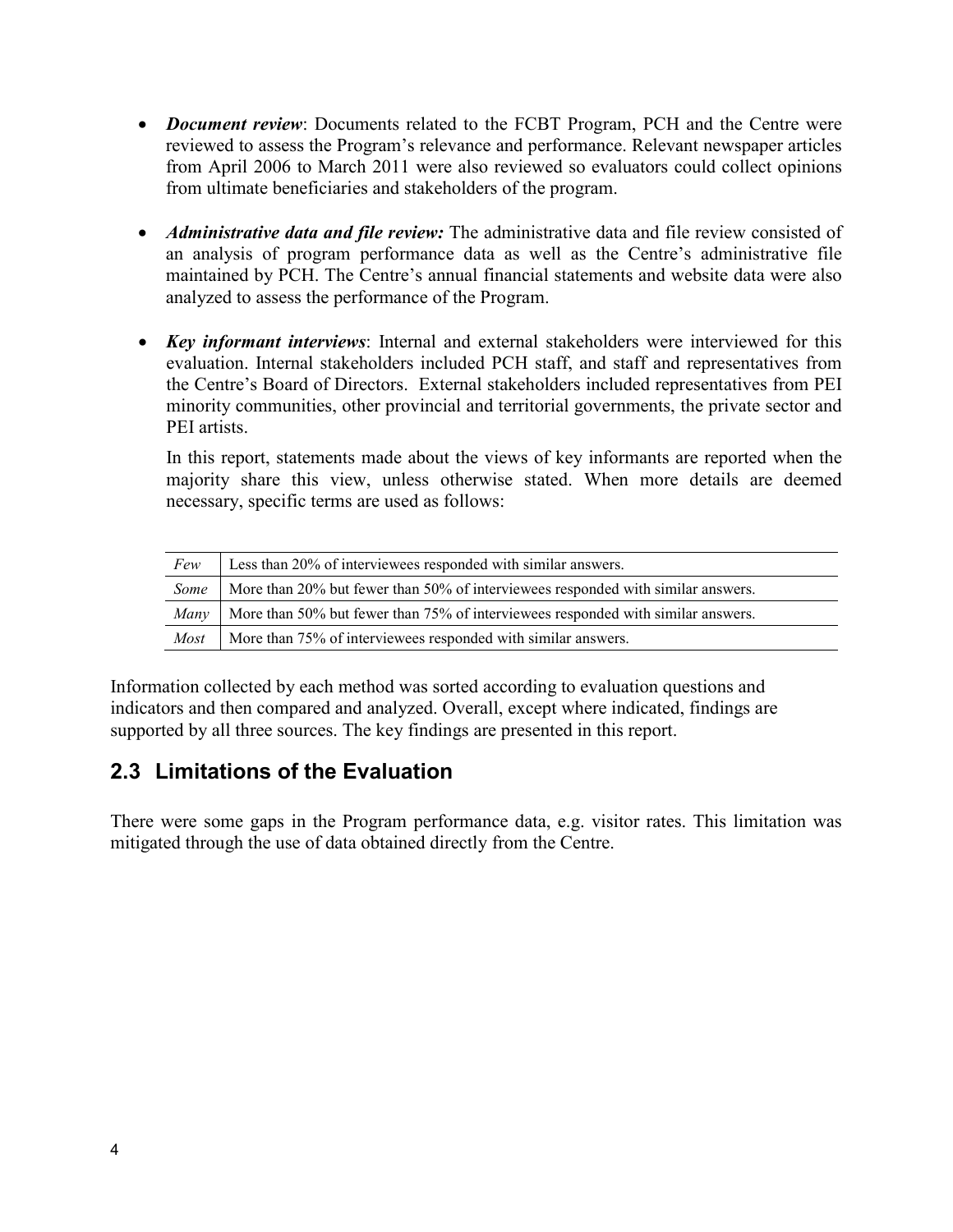# <span id="page-12-0"></span>**3 Findings**

This section presents the key evaluation findings on the relevance and performance of the FCBT Program.

## <span id="page-12-1"></span>**3.1 Relevance**

### <span id="page-12-2"></span>*3.1.1 Alignment with departmental and governmental priorities*

The review of program documents shows that the FCBT Program contributes to PCH's first Strategic Outcome—"Canadian artistic expressions and cultural content are created and accessible at home and abroad"—by fostering creativity, Canadian content, and access through its support to the Centre. The FCBT Program enables the Centre to produce Canadian arts and heritage programming and provide access to this programming in Charlottetown as well as other regions through touring productions at home and internationally.

The document review also showed alignment with current Department and Government of Canada priorities related to the celebration of Canadian history found under PCH's Strategic Outcome 2—"Canadians share, express and appreciate their Canadian identity." The document and file review also showed that the Centre is regarded as the only memorial to the Fathers of Confederation in Canada. It is worth noting that the FCBT facilities became a registered National Historic Site in 2003, considered as a site where Canadian history and identity can be appreciated. Furthermore, one of the FCBT Program requirements is that the Centre's arts and heritage programming reflect the contemporary vision of the Fathers of Confederation and articulate Canadian identity (e.g. regionalism and linguistic duality). The program outcome aimed at benefiting minority communities, including official-languages minority and Aboriginal communities, both in PEI and across the country, is also aligned with PCH's Official Languages and Citizen Participation program activities feeding the second Strategic Outcome.<sup>7</sup>

### <span id="page-12-3"></span>*3.1.2 Alignment with federal roles and responsibilities*

The document and file review found that the federal government has a legitimate role in supporting the Centre's mandate, which is national in scope, and the Centre's function of being a memorial to the Fathers of Confederation.

### <span id="page-12-4"></span>*3.1.3 Continued need for the Program*

The document review showed that the FCBT Program continues to meet the needs of minority communities, especially in light of increased immigration to Prince Edward Island during the period covered by the evaluation.<sup>8</sup>

 $<sup>7</sup>$  A full description of the FCBT Logic Model is found in Appendix A.</sup>

<sup>8</sup> Statistics Canada. *Population growth: Canada, provinces and territories, 2010*. Jonathan Chagnon and Anne Milan, 2011.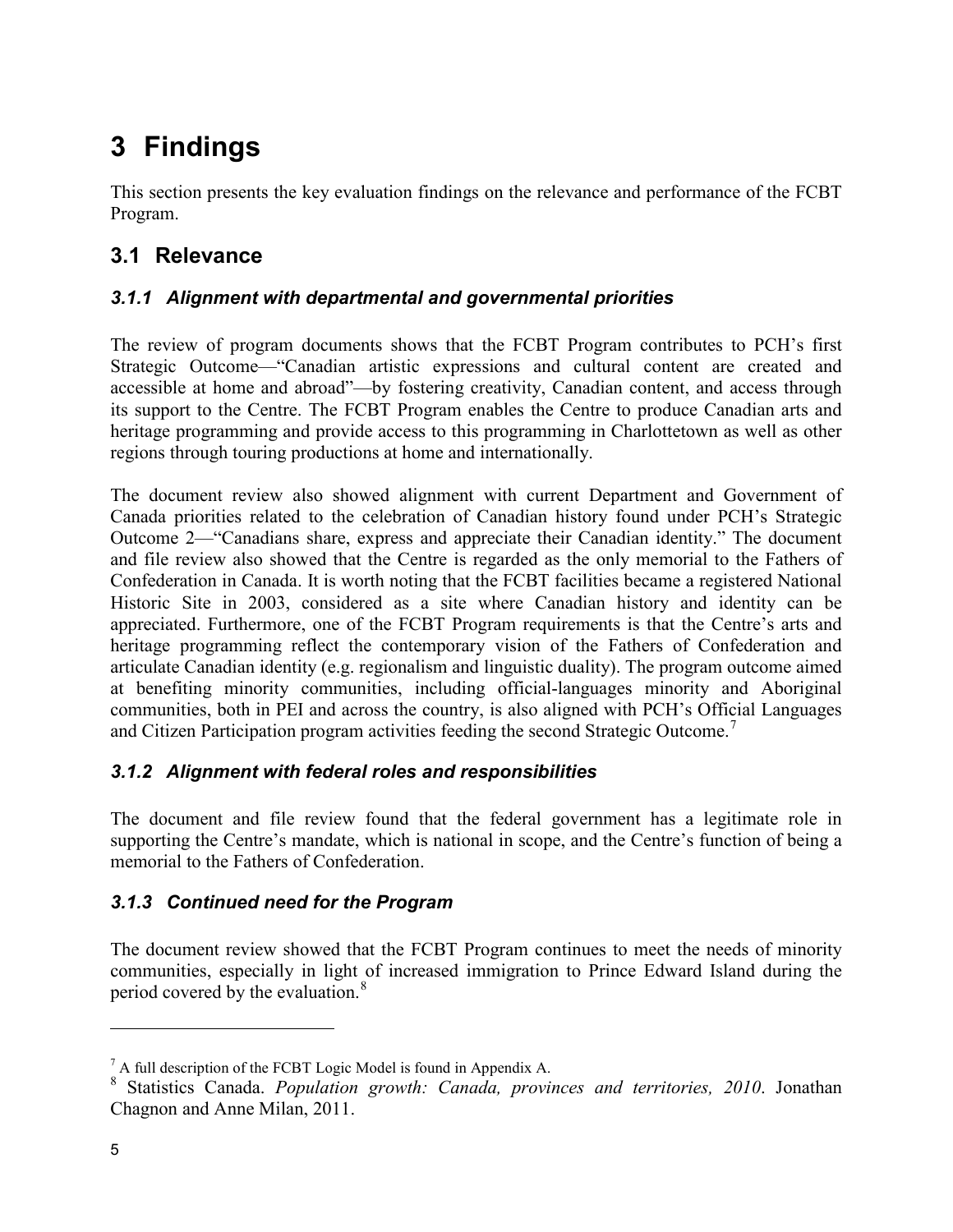The stakeholders interviewed felt that the Program is responsive to Canadians' needs for balanced and diverse arts and heritage programming, although some felt that more could be done to publicize the Centre's activities to Canadians.

## <span id="page-13-0"></span>**3.2 Performance: Achievement of Expected Outcomes**

The extent to which the FCBT Program is achieving its expected outcomes is measured through the Centre's performance. This section presents findings on the achievement of the Program's expected immediate and intermediate outcomes, which are related to (1) its arts and heritage programming; (2) the Centre's financial stability; and (3) collaboration with PEI minority communities (see Annex A).

#### <span id="page-13-1"></span>*3.2.1 Immediate outcomes*

The expected immediate outcomes of the FCBT Program are improved (1) financial stability; (2) capacity to offer visual and performing arts and heritage programming that reflects Canada's creativity and is a contemporary expression of the vision of the Fathers of Confederation; and (3) capacity to collaborate with PEI majority and minority communities, including Aboriginal, official-language minority and multicultural communities. The evaluation team focused a large part of its effort on examining the financial stability of the Centre, as stability is key in ensuring that the Centre has the capacity to offer programming and to collaborate with PEI minority communities. This is reflected in the weight of the findings presented in this section relative to the other immediate outcomes. Overall, the evaluation findings show that the Program's immediate outcomes were reached.

#### <span id="page-13-2"></span>*3.2.1.1 Financial stability*

This section examines the Centre's efforts to improve its own financial results and to increase contributions from other federal departments and the public sector.

In 2006, the Centre's management redoubled its efforts to increase revenues. To achieve this objective, the Centre developed two strategic plans covering the periods 2006-10 and 2010-14. These plans built on the previous Strategic Plan, implemented in 2001 as a requirement of FCBT Program funding. The document and file review showed the following outcomes for the period  $2006 - 10$ :

Management

- launched more intensive private sector fundraising activities, including opportunities for sponsorships, major gifts and naming rights;
- ensured extensive financial oversight by the Board of Directors;
- restructured the organization;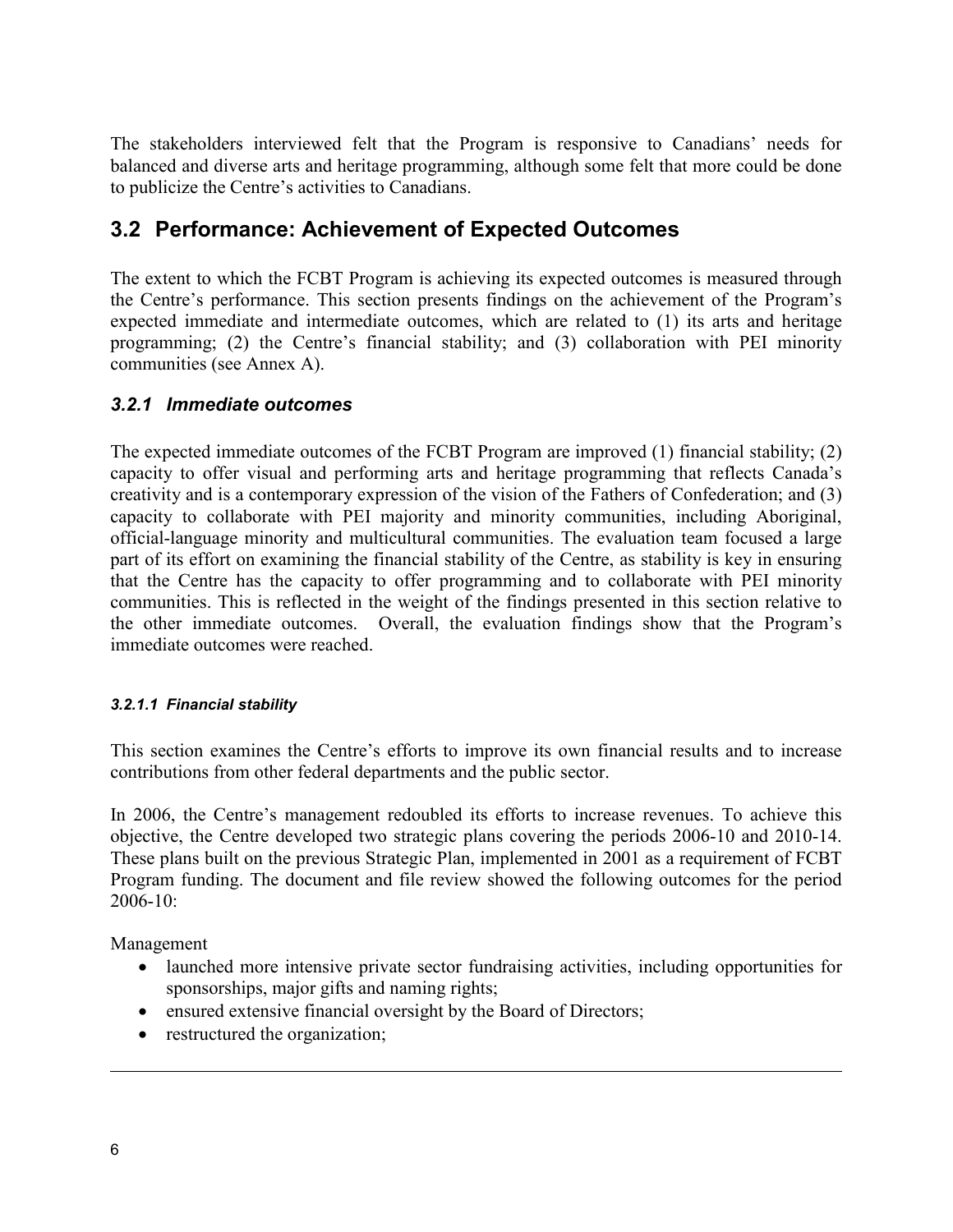- improved the management of Mavor's, the Centre's on-site restaurant, while taking ownership control of the gift shop from the volunteer group, the Friends of the Centre;
- adopted more prudent financial management practices;
- re-engaged Canadian provinces and territories in supporting the national mandate of the Centre (this result is further discussed later in this section);
- created new positions that would support the Centre's revenue generating efforts, such as a Food and Beverage Director;
- targeted advertisements for French-language shows and those featuring minority artists;
- entered into partnerships with different PEI communities, including youth;
- used social media; the Centre's website experienced a 167% growth in visitation rate during the period covered by the evaluation;
- invested in capital renovations projects to increase accessibility; and
- invested in technology.

The subsequent Strategic Plan for 2010-14 started as the FCBT Program increased its funding to the Centre. The updated vision focuses on the historical core of the Centre's overall mandate including its national scope and exercising leadership in economic and cultural programming in PEI—and adds a focus on arts education and excellence in management.

In the first year of the 2010-14 Strategic Plan, the Centre also continued to build partnerships with other PEI organizations in order to increase its financial stability.

#### *Strategic plans*

As part of its 2006-10 Strategic Plan, the Centre used a multipronged approach to increase its operating revenues in general and earned revenues in particular. Earned revenues are directly generated by the Centre's activities. The evaluation found that the Arts Policy Branch played a role in the evolution of the FCBT Program through oversight and requirements for reporting on results. In fact, as the FCBT Program moved towards a culture of results-based management through the implementation of a performance measurement strategy and the clarification of its expectations of its client (the Centre), the Centre was professionalizing its management practices and making progress in achieving the expected outcomes set by the Program, while meeting its own mandate.

The analysis of the Centre's financial statements and, specifically, of the Operating Fund<sup>9</sup> showed that:

• The Centre's overall operating revenue increased from \$9 million in 2006-07 to \$12 million in 2010-11 (Table 1). Most of that growth came from earned revenues (average yearly increase of 7%), specifically the largest increase came from programming revenue (e.g., ticket sales), which represent an average yearly amount of 7% (Table 9).

<sup>&</sup>lt;sup>9</sup> The Operating Fund enables the Centre to provide arts and heritage programming and to operate its facilities.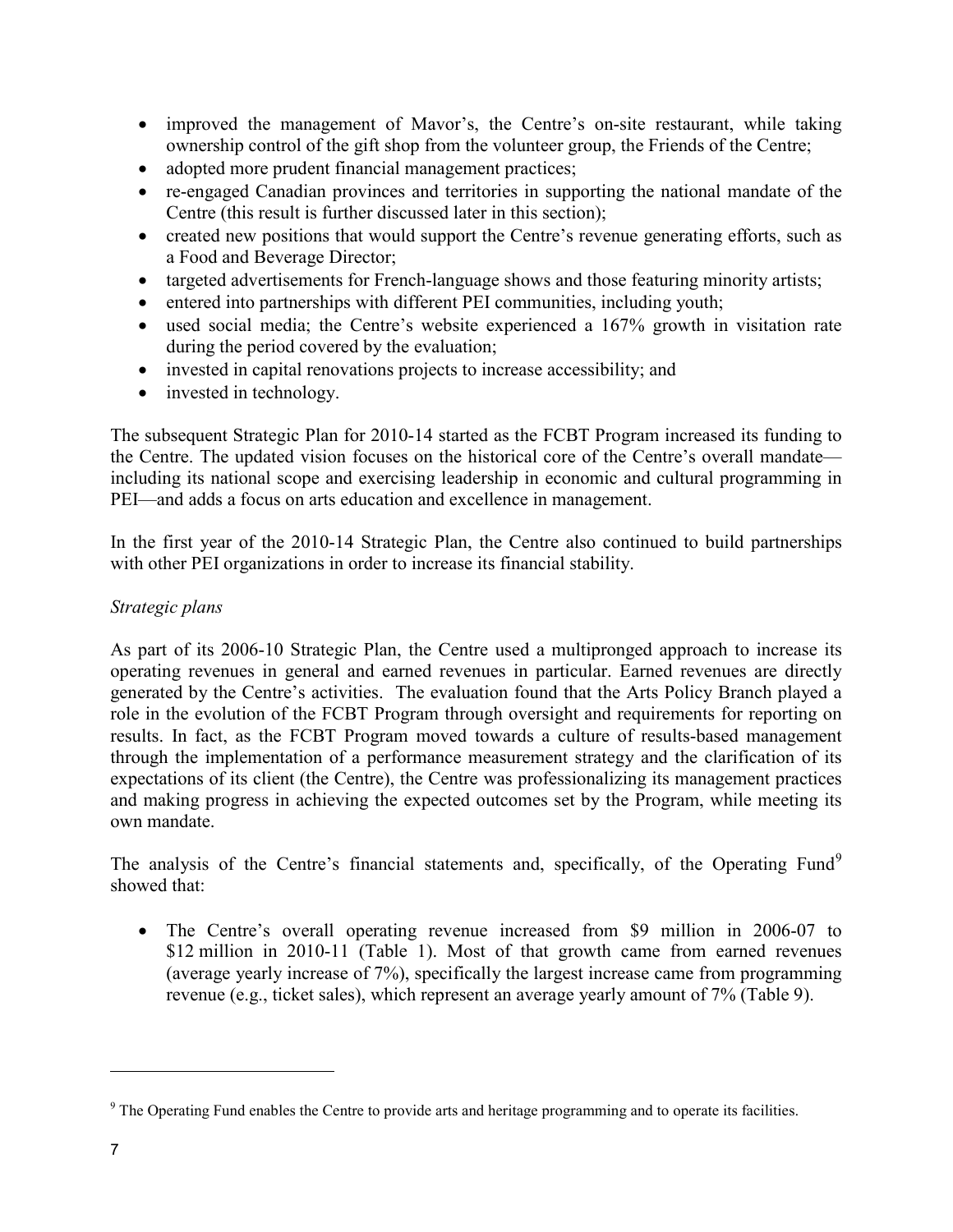- On average, the Centre is able to self-generate 71% of all its revenues and relies on 29% of public funding for its general operations (Table 1). The Centre's ability to raise its own revenues is comparable to the national average for all not for profit arts organizations in Canada in 2010, which was 74 % (*Survey of Service Industries - Performing Arts 2010,* Statistics Canada, 2012).
- Between 2006-07 and 2010-11 the operating revenues from private sources obtained through fundraising and development activities increased by \$363,752 or 31% (Table 1) , but continued to represent an average yearly increase of 9% of total revenues, meaning that growth in this area matched overall growth (9% vs 7%) (Table 9).

PCH's standard approach of determining the financial health of an organisation has been applied to the Centre's "Operational Fund" and an overall rating of acceptable for the period covered by this report was deemed appropriate (Table 3). This rating was attributed by considering the individual weights (favorable, acceptable and unfavorable) for each of the six indicators as well as their year over year progression. These indicators show that the financial stability had improved from 2006-2007 to 2008-2009. However, from 2008-2009 to 2010-2011 there has been a notable downward trend (Table 3).

A financial assessment for 2011-12 and 2012-13 shows that the financial health improved slightly from 2010-11 and that the overall rating of acceptable remained. A more complete analysis of subsequent funding (i.e. 2011-12 and beyond) will be conducted in the next evaluation of the program.

Overall, improved management of the Centre led to operational surpluses from 2006-07 to 2008-09 (Table 1) which enabled the Centre to eliminate its net assets deficit in 2008-09 (Table 3). However, there has been an operational deficit in 2009-2010 (-1%) and 2010-2011 (-2.6%) (Table 1 and Table 3).

According to data collected for the evaluation and through the key informant interviews, factors that have challenged the Centre's financial capacity are levels of tourism, the small local market and the economic downturn of 2008.

#### *Public sector funding*

From 2006-07 to 2010-11, Canadian Heritage provided funding to the Centre (Operational, Capital and Endowment Funds) through seven programs, including FCBT, with a yearly average of 81% of the support provided by PCH coming from the FCBT Program (Table 4).

#### Operational fund

The Centre has historically been supported through public sector funding from governments across Canada. Table 2 in Appendix E shows that public support increased by over \$630,000 during the period covered by the evaluation which includes the permanent funding increase from the FCBT Program that started in 2010-11. The annual operating grants obtained from various public sector sources fluctuated over this period—these included provincial/territorial funds, as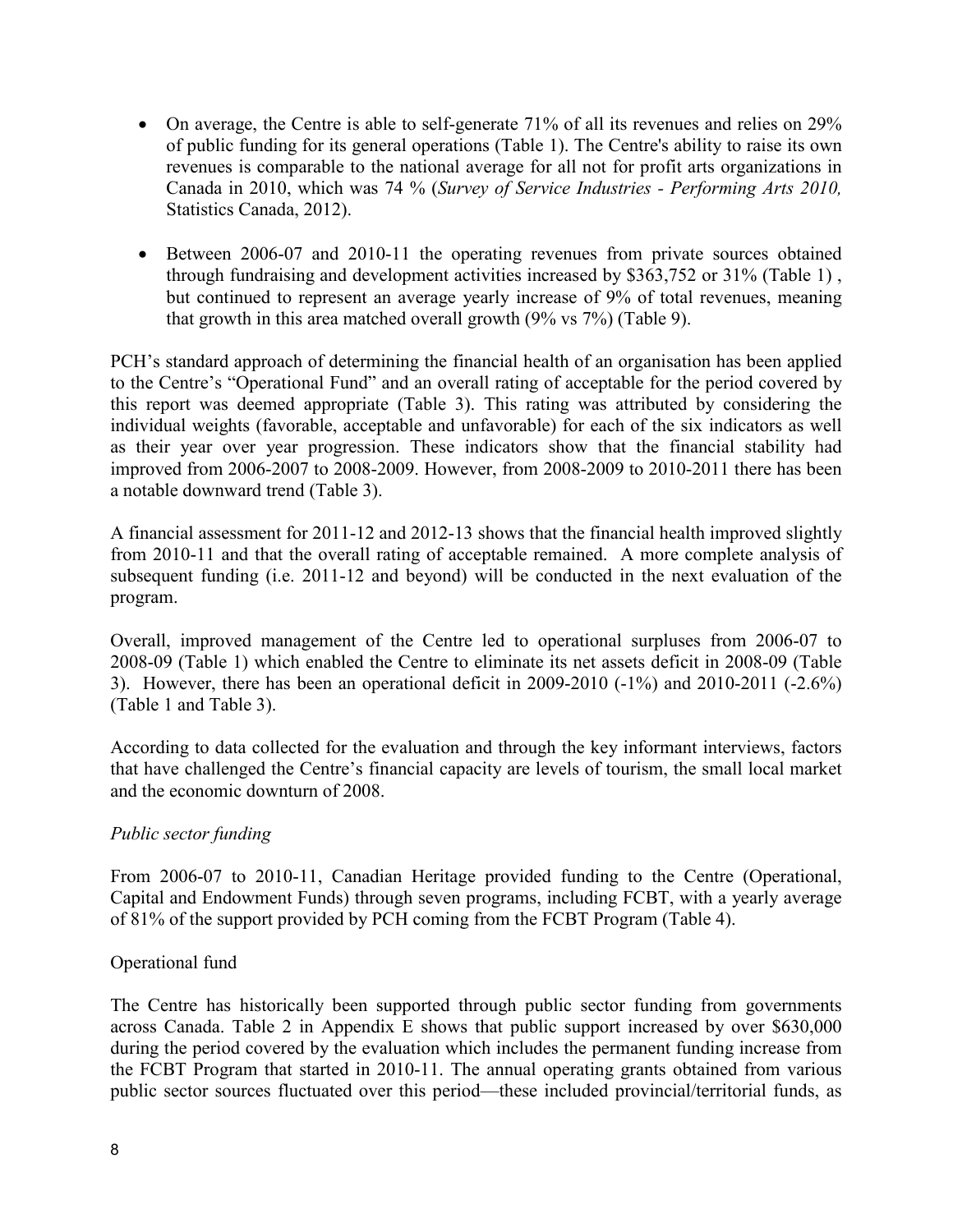well as City of Charlottetown support. The support received from the FCBT Program represented an average of 60% of all public sector grants (Table 2). The increase in all earned revenues (\$2.4 million or 28%) during the period under evaluation was greater than the increase in all public sector revenues (\$632,000 18%), resulting in a lowering of the ratio of public sector grants to Centre's revenues, as shown in Figure 1, Appendix F.

An increase in operational support through the FCBT program was awarded to the Centre in 2010-11 on the understanding that it would no longer be a priority for program or project funding through other PCH programs —namely the Canada Arts Presentation Fund (CAPF), Museum Assistance Program (MAP), Official Languages Support Program (OLSP) and Celebration and Commemoration Program (CCP). The Centre continued to be eligible for capital funding from the Canada Cultural Spaces Fund (CCSF), to maintain and renovate its buildings and update some of its equipment, and for endowment funding from the Canada Cultural Investment Fund (CCIF), to obtain matching funds for its Endowment Fund.

The analysis of administrative data demonstrates that the total amount of operational support from the FCBT Program and all other public sector funders was well under the maximum level of all public sector funds allowed for a specific project (stacking limit) set in the FCBT Program 2007 Terms and Conditions.

#### Capital and Endowment funds

As part of Canada's Economic Action Plan, the Centre has received notable federal support which includes funding received through Industry Canada's Marquee Tourism Event Program. The Atlantic Canada Opportunities Agency also provided support to renovate the buildings and for the Centre to act as project manager for the Atlantic Pavilion created for the 2010 Olympic and Paralympic Winter Games in Vancouver.

It should be noted that the Confederation Centre of the Arts Foundation was formed and incorporated in 2010 to fundraise and manage the endowment of Confederation Centre of the Arts. The Foundation's mandate is to accumulate, administer and invest capital assets, often in perpetuity, to ensure the operation of the Confederation Centre and its vital arts and heritage programming for generations to come. From 2010-11 forward, the Endowment Component of the Canada Cultural Investment Fund (CCIF) funded the Centre's Foundation directly, rather than providing endowment support directly to the Centre, as had been done previously (Table 4). During the period covered in this evaluation, \$884,939 was provided to the Foundation in 2010-11 from the CCIF's Endowment Component.

#### <span id="page-16-0"></span>*3.2.1.2 Capacity to offer arts and heritage programming*

The Centre's capacity to offer arts and heritage programming is assessed through the financial and human resources available to achieve this outcome. In terms of the availability of financial resources, the administrative data revealed that the expenses related to the Centre's programming increased by 47% from 2006-07 to 2010-11 with a 5% decrease from 2009-10 to 2010-11. The review of Centre documents revealed that when the Centre was forecasting a deficit, it proceeded with fewer planned productions. Conversely, budgetary surpluses were used to develop new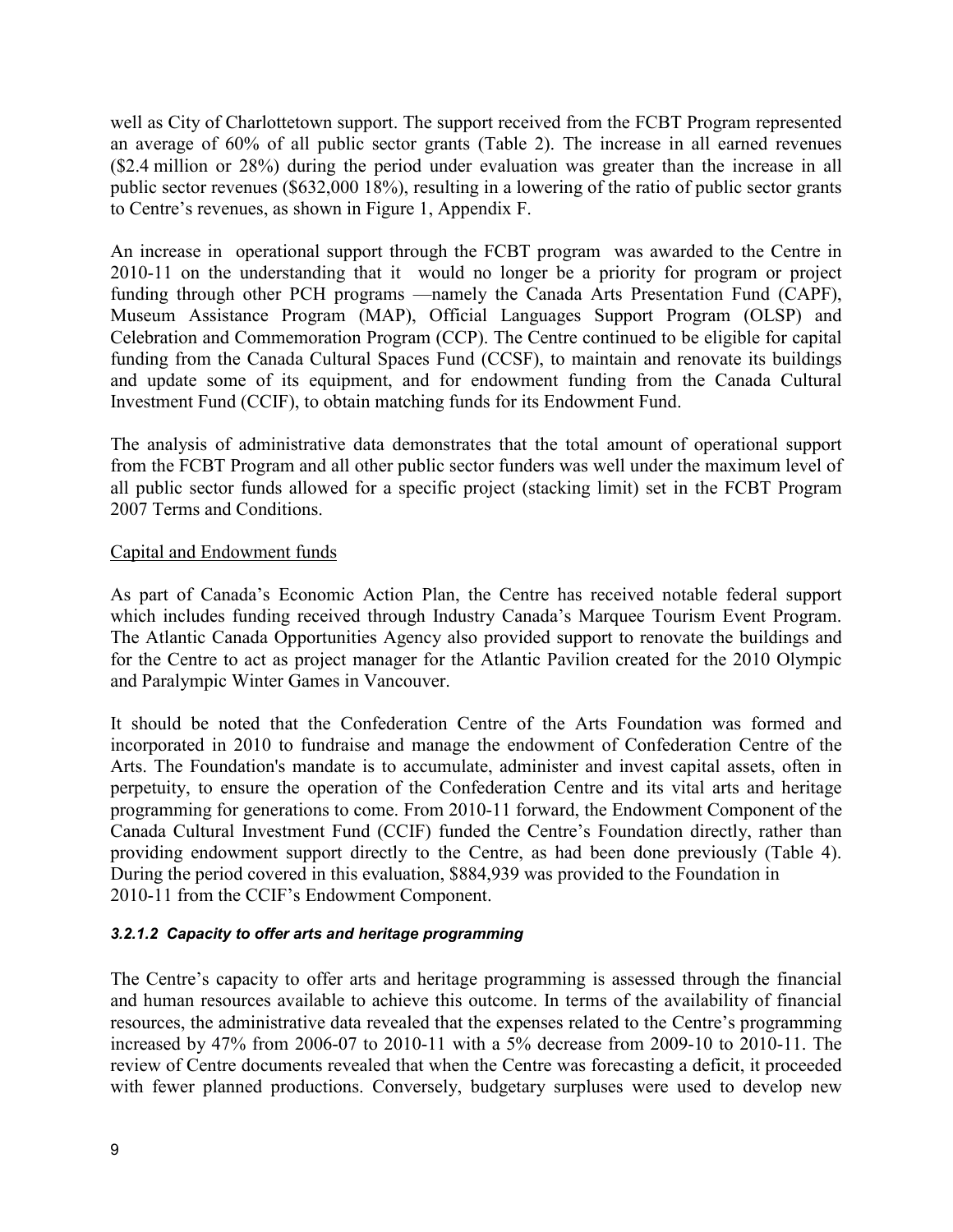programming, such as a new production of the Centre's keystone programming event *Anne of Green Gables – The Musical*.

According to the document review and key informant interviews, factors that support the Centre's capacity to offer arts and heritage programming include the quality productions, dedicated staff, artistic direction and effective outreach activities.

#### <span id="page-17-0"></span>*3.2.1.3 Capacity to collaborate with majority and minority communities*

The third immediate outcome of the FCBT Program is improved capacity of the Centre to collaborate with the majority and minority communities of PEI, specifically official-language minority, Aboriginal and multicultural communities. The corresponding performance measure is the percentage of staff time dedicated to collaborating with minority communities. The measurement stayed on target during the entire period covered by the evaluation at 0.3%.

Related to the capacity to collaborate with official-language minority communities is the capacity to adequately provide service—a weakness identified in the 2006 evaluation. According to documents reviewed, the capacity to serve the French-language minority community was enhanced by ensuring that the Centre hired front-line bilingual staff and by providing bilingual signage.

#### *Partnership development*

During the period covered by the evaluation, the Centre continued to partner with all levels of government across the country, PEI schools and post-secondary institutions, the private sector and the not-for-profit sector. These partnerships allowed the Centre to increase the reach of its programming to English and French youth, including elementary and post-secondary students. The Centre also partnered with representatives from Aboriginal communities, the Frenchlanguage minority community and the cultural and tourism sectors.

*Impact of funding increase on capacity to offer arts and heritage programming and collaborate with minority communities* 

In 2010-11, the FCBT Program increased its funding to the Centre from \$1,875,000 to \$2,300,000, a 23% increase (\$425,000), to enhance the Centre's arts and heritage programming and level of collaboration with minority communities. The internal and external stakeholders interviewed agreed that the recent increase in funding significantly enhanced the Centre's capacity to offer programming, collaborate with minority communities and achieve financial stability.

#### <span id="page-17-1"></span>*3.2.2 Intermediate outcomes*

The expected intermediate outcomes of the FCBT Program are (1) access to Canadian arts and heritage programming; (2) clients experience quality arts and heritage programming; and (3) PEI majority and minority communities benefit from closer creative ties to the Centre.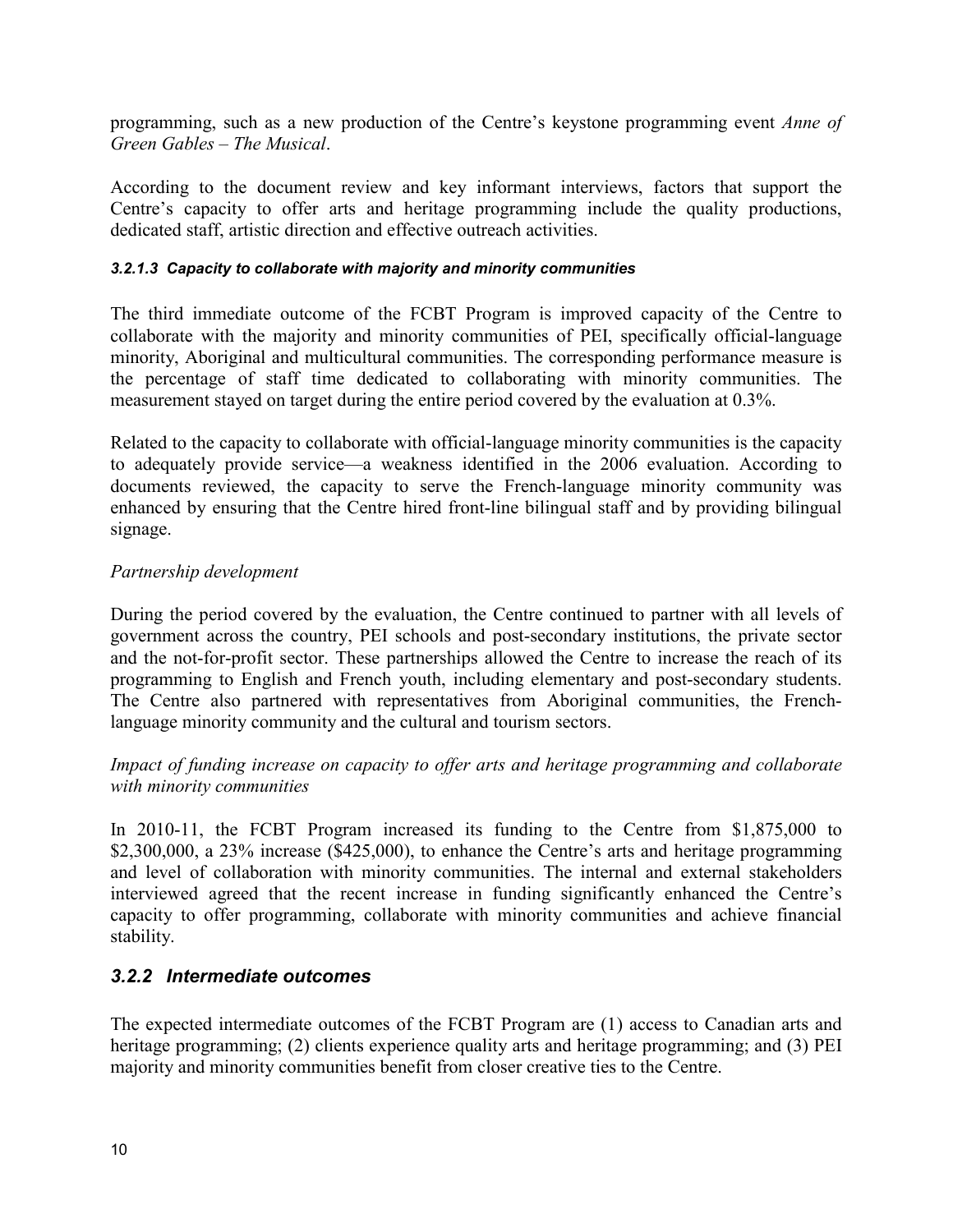#### <span id="page-18-0"></span>*3.2.2.1 Access to Canadian arts and heritage programming*

The level of access to arts and heritage programming offered by the Centre is measured through (1) the volume of visual and performing arts and heritage productions presented or toured across PEI, Canada and the world, and (2) attendance rates.

#### *Arts and heritage programming*

#### Increase in programming

An analysis of programming conducted with marketing material shows that the overall number of events produced by the Centre rose by 28% (with year-to-year fluctuations) from 2006-07 to 2010-11. The most significant increase, as compared to 2006-07, is the increase in programming at the Art Gallery (55%) and PEI Presents/Live $@$ The Centre (35%) (see Table 5, Appendix E). According to a performance indicator developed in 2010-11, the Centre presented 42 productions through its summer and winter series, excluding exhibits presented at the Art Gallery. During that time, the Centre attendance to the arts and heritage programming events grew by 28%. There was also a 33% increase in the amount of professional arts and heritage programming reflecting perspectives from across Canada in 2010.

The most successful year was 2008-09, with 141,797 visitors. The 2009 Charlottetown Festival had a record year both in terms of visitors — 96,461 visitors — and in ticket sales—(\$3.2) million).<sup>10</sup> Over the five year period covered by this evaluation, the Gallery experienced an overall increase of 57% from 2006-07 to 2010-11 (see Table 6, Appendix E). Other significant increases were noted in the number of patrons attending the Charlottetown Festival, which rose from 95,073 to 125,238, and the number of visitors to traveling exhibitions and touring productions, which grew from 20,000 to 28,000. Also, in 2010, 227 artists and/or traveling exhibits were showcased across Canada and 418 artists were showcased from outside PEI.

#### *Outreach activities*

The document review provides examples of outreach activities either maintained or created. These outreach activities were mainly intended for PEI residents and were sometimes presented in collaboration with other Island organizations such as the University of PEI, schools, Canadian Parents for French, immigrants to PEI, Canada, and the City of Charlottetown. Ongoing outreach activities that took place during the period under evaluation include Arts Discovery Days, The Gallery Crawl and Family Sundays. Outreach activities drew an annual average of 12,843 participants. In 2008-09, the number of participants peaked at 17,685, marking the most successful year for the Centre. Overall, a comparison of the start and end phases of the period covered by the evaluation shows a slight (3%) decrease of participants (323 participants) in outreach activities. The breakdown of participant number by type of outreach activity is presented in Table 7, Appendix E.

<sup>&</sup>lt;sup>10</sup> Econometric Research Limited, *The Economic Impacts of the 2009 Charlottetown Festival*, Tourism Research Centre, University of Prince Edward Island, 2010.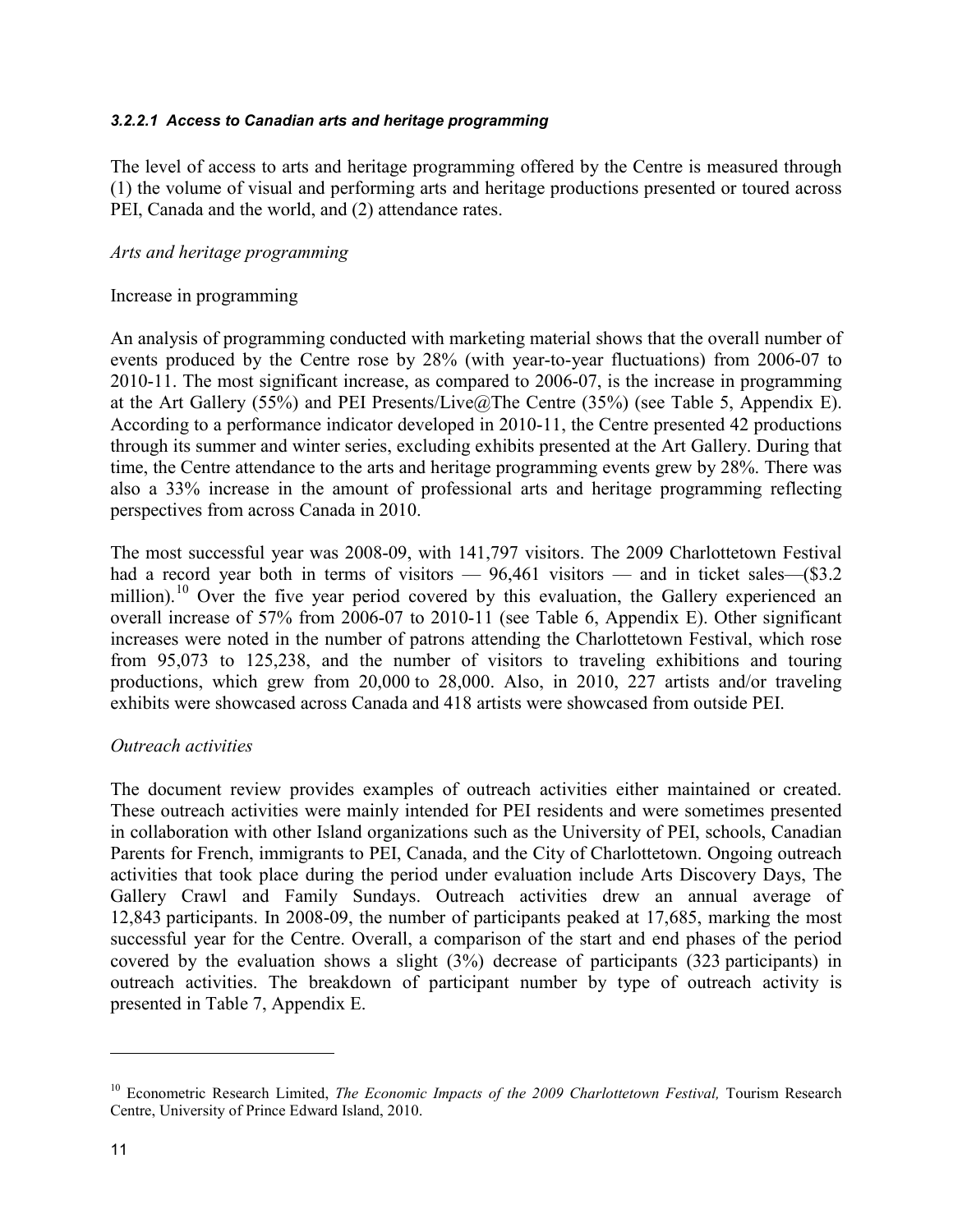The Centre also created a choral music program and performance art camp for young students. The documents show that the Centre toured productions of The Young Company, the Youth Chorus and *Anne of Green Gables – The Musical* during the period covered by the evaluation. The Centre's productions were presented most notably in Canada, the United States, France and Italy.

#### <span id="page-19-0"></span>*3.2.2.2 Quality arts and heritage programming*

The extent to which the Centre offers quality arts and heritage programming is assessed through (1) whether the programming presents a contemporary expression of the vision of the Fathers of Confederation through cultural, regional and linguistic diversity; and (2) the perceived quality of programming.

*Contemporary expression of the vision of the Fathers of Confederation, a vision respectful of cultural, linguistic and regional differences*

The document and administrative data review showed that the Centre developed quality<sup>11</sup> arts and heritage programming (including outreach activities) expressing the contemporary vision of the Fathers of Confederation, a vision respectful of cultural, linguistic and regional differences. Examples of key programming events and other programming characteristics to support progress towards this outcome are presented next.

The annual Symons Lecture on the State of Canadian Confederation, launched in 2004, is an important component of the Centre's heritage programming.<sup>12</sup> The Symons Lecture is recorded live in front of an audience on the Centre's stage and is later posted on the Centre's website for future reference. Lecturers representing Canadian diversity invited during the period covered by the evaluation included a journalist/documentarist, the Librarian and Archivist of Canada, the Governor General, the Chief Justice of Canada and the president of a national Inuit organization. This activity was enhanced in 2009 with an essay competition geared to grade 11 and 12 students. That first year, the essay competition was also opened to students of the territory of Nunavut to coincide with the residence of the guest lecturer.

The Young Company (a performing arts troupe assembled annually via auditions) is another key programming activity that reached out to both PEI and other Canadian communities. The Company developed new talent, recruited Canadian youth and offered exclusively Canadian content. Its participants came from diverse communities. For example, this activity reached out to Albertans in 2007, French-speaking Quebeckers in 2008, and Aboriginal youth from PEI in 2011. The experience included the development of an annual original production and its presentation on the Centre's stage.

 $11$  The quality of arts and heritage programming is assessed through its Canadian content and professional nature, i.e. artists are being paid a fee and tickets are sold.

<sup>&</sup>lt;sup>12</sup> [http://www.confederationcentre.com/en/symons-lecture-series.php.](http://www.confederationcentre.com/en/symons-lecture-series.php) Retrieved November 29, 2012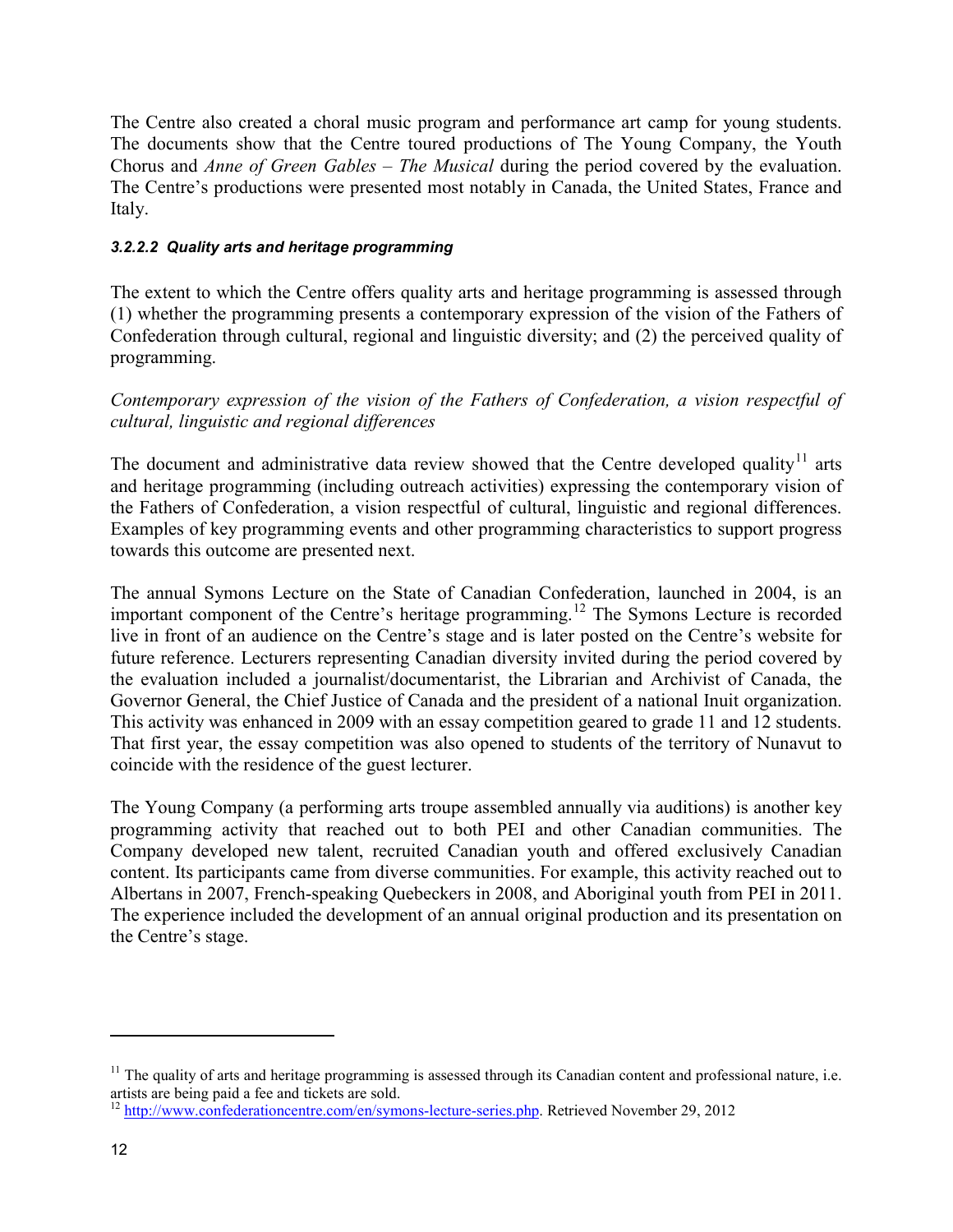The Centre was also a key partner in the Atlantic Canada House during the 2010 Olympic and Paralympic Winter Games in Vancouver, thus reaching Canadians from all over the country. The 2009 Young Company production was also presented to visitors to the 2010 Games.

Nearly all of the Centre's programming and Art Gallery exhibits featured Canadian content; the Centre also presented a limited number of foreign productions, such as *Riverdance* in 2009.

In conclusion, during the period covered by the evaluation, the Centre took a pragmatic approach to fulfilling its mandate by balancing Canadian content (reflecting the contemporary expression of the vision of the Fathers of Confederation) with some commercially successful foreign content to generate revenue.

#### **Client satisfaction**

According to satisfaction surveys conducted by the Centre, an average of 95% of the Centre's clients found their experience to be very good or excellent. External stakeholders noted that with respect to the performing arts, as a result of improvements to sound equipment and lighting, as well as investments in costumes, the Centre started to produce shows of outstanding quality.

#### <span id="page-20-0"></span>*3.2.2.3 Benefits for the majority and minority communities of Prince Edward Island*

The Centre, through its programming and collaborative efforts, is expected to benefit PEI minority and majority communities. Although the Centre is also expected to benefit the PEI majority community, the evaluation did not focus as much on this group. The extent to which this portion of the intermediate outcome ("capacity to collaborate with PEI majority and minority communities…") was achieved was assessed in this evaluation through the type and scope of opportunities offered by the Centre to PEI minority communities as well as through the perceptions of their representatives. These minority communities are the official-language minority community, Aboriginal communities and immigrants to PEI.

According to the 2006 evaluation, specific programming celebrating Aboriginal peoples was very limited, and the Centre was seen as needing to improve programming for the official-language minority community. Progress in these areas was demonstrated in information collected from all lines of evidence. Since 2006, the Centre has increased the number of activities aimed at minority communities. The administrative database review showed that the Centre presented different events addressed to members of official-language minority communities or Aboriginal communities either through the content of the presentation or because artists belonged to official language minority communities. Programming that showcased artists from minority communities was also presented in the Art Gallery as part of the winter or summer series and through outreach activities held both during the school year and the summer. Many key informants agreed that the Art Gallery was a key instrument for the Centre to offer programming that would creatively benefit minority communities. In addition, the Centre was attuned to programming that met the needs of the minority and multicultural communities, as shown by the following key examples:

• The Young Company offered theatre training to PEI's French minority and Aboriginal communities and staged productions on themes relevant for the participants.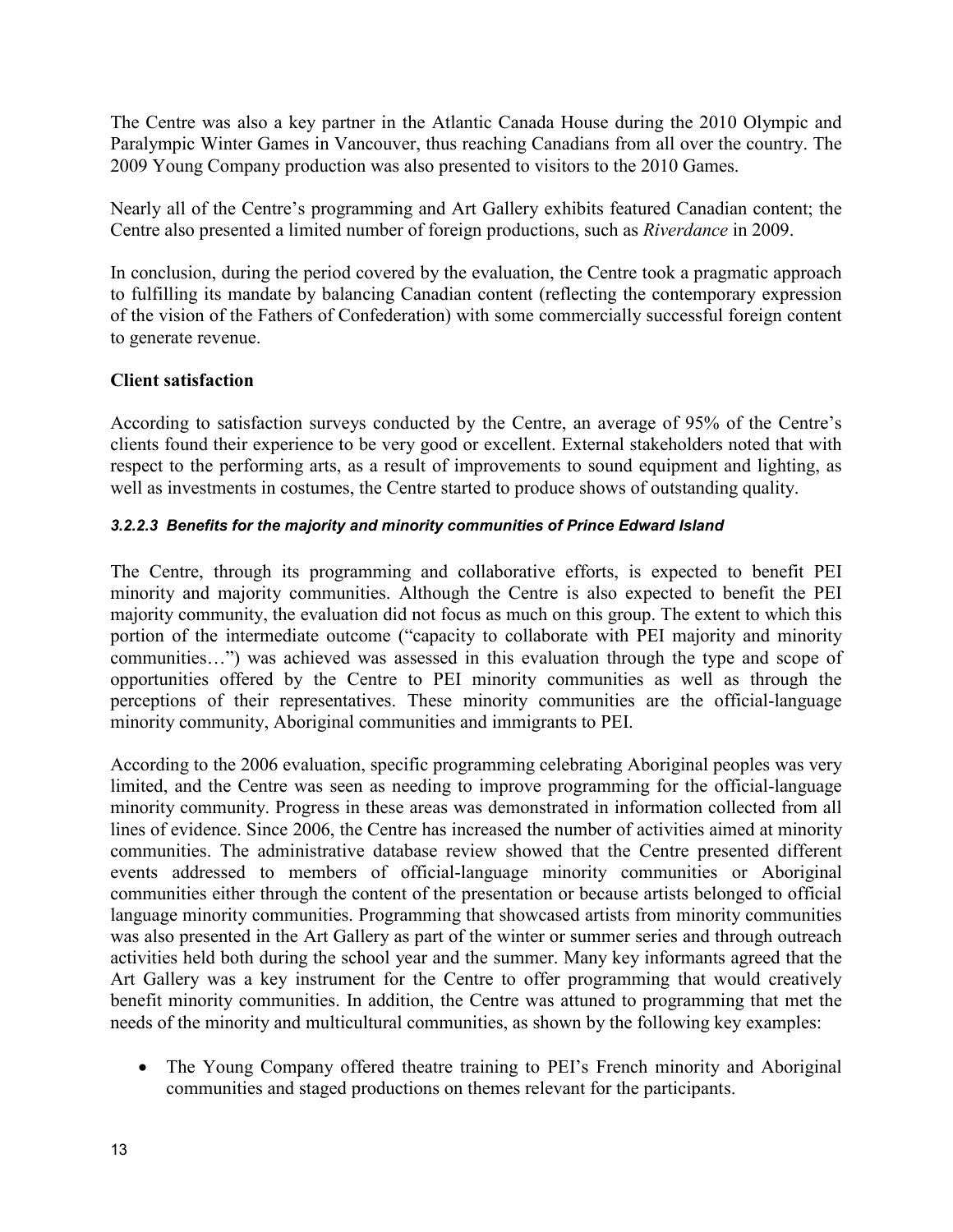- The Art Gallery presented Asian art exhibitions.
- The Centre hosted citizenship ceremonies for new Canadians.

#### <span id="page-21-0"></span>*3.2.3 Unintended impacts*

A 2009 economic impact study<sup>13</sup> revealed that the Centre's summer series—the Charlottetown Festival—generated an economic activity of \$16.7 million at and outside the Centre during that summer. Another \$3.2 million was spent at the Centre's box office. The Centre has a significant economic impact in Prince Edward Island as well as the local economy of Charlottetown. The federal government also collected approximately \$4.5 million in taxes. This study also showed that, in 2009, 55% of all tickets were sold to out-of-Island visitors.

Of note, in 2009, the Centre received stimulus funding from Industry Canada's Marquee Tourism Event Program and was able to extend its summer festival by two weeks. By providing stimulus funding to the Centre, the federal government recognized the Centre's role in the economy of the province. The 2011 evaluation of the Marquee Tourism Event Program revealed that the expected immediate outcome—"increased spending and enhanced marquee events through new capital projects and equipment, enhanced marketing and promotion activities, product development, and enhanced programming"—was reached, $14$  but there was not enough data to assess whether intermediate outcomes linked with expected economic impact were reached.

## <span id="page-21-1"></span>**3.3 Performance: Efficiency and Economy**

### <span id="page-21-2"></span>*3.3.1 Program efficiency*

#### *Administrative efficiency*

The ratio of management cost to total costs of the FCBT Program was 4.7%. In the 2006 evaluation the 2.1% ratio was deemed inadequate and the resources allocated to the overall management and performance reporting activities of the Program insufficient. To that effect, the effort dedicated to managing the Program was increased in 2007-08 from 0.3 Full Time Equivalent (FTE) to 1 FTE, and an amount was earmarked to cover the cost of reporting on results, which raised the ratio to 4.7%. Table 8 in Appendix E presents the resources allocated to the FCBT Program.

The performance and financial data showed that the overall cost per participant is \$13.83 (cost per outcome). This amount is calculated by dividing the total amount provided to the Centre from 2006-11 (\$9,800,000) by the total number of participants (708,480) as reported by the Centre during the same period—an indicator measuring the program's corresponding intermediate outcome. The FCBT Program cost to Canadians for 2010-11 was \$0.06. This is calculated by

<sup>&</sup>lt;sup>13</sup> Econometric Research Limited, *The Economic Impacts of the 2009 Charlottetown Festival*, Tourism Research Centre, University of Prince Edward Island, 2010.

<sup>14</sup> Industry Canada, *Evaluation of the Marquee Tourism Events Program*, 2011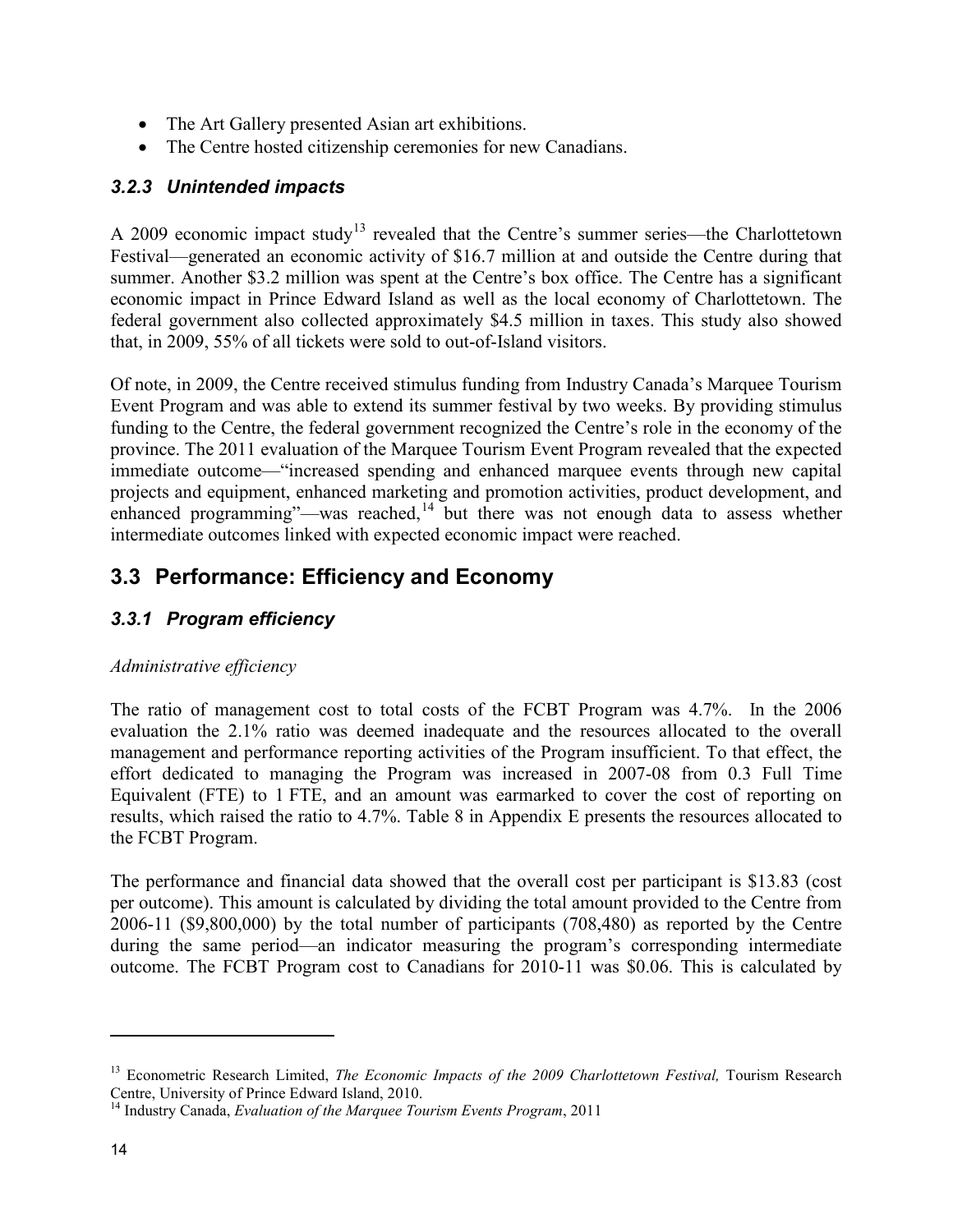dividing the PCH contribution to the Centre (\$2,300,000) by a rounded estimate of the Canadian population as of January 1, 2011 (34,300,000).<sup>15</sup>

#### <span id="page-22-0"></span>*3.3.2 Program economy*

Currently, FCBT has one staff member in the Department's Atlantic regional office who is responsible for administering the funding agreement, including financial, monitoring and reporting activities. Headquarters staff in the Arts Policy Branch play a supporting role through activities typical of a stand-alone program such as budgeting, corporate reporting, evaluation, and program renewal. To further optimize resources, an alternative would be to merge the FCBT Program into an existing program managed by the Arts Policy Branch that has developed knowledge of the Centre over the years.

<sup>&</sup>lt;sup>15</sup> Statistics Canada, [http://www.statcan.gc.ca/pub/91-209-x/91-209-x2011001-fra.htm,](http://www.statcan.gc.ca/pub/91-209-x/91-209-x2011001-fra.htm) link accessed on February 22, 2013.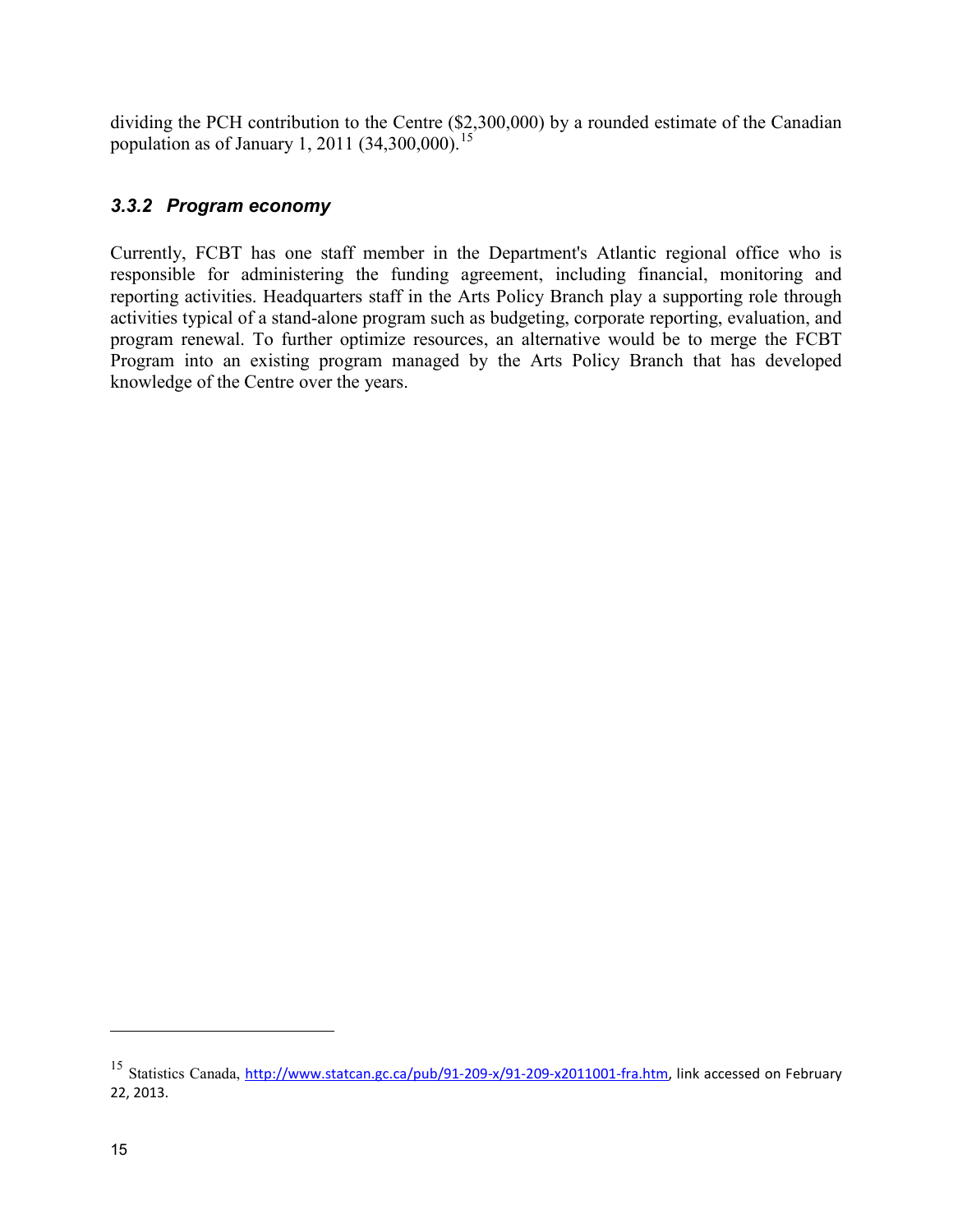## <span id="page-23-0"></span>**4 Conclusion**

#### **Relevance**

The evaluation finds that the FCBT Program is aligned with departmental and governmental priorities in the area of providing access to arts and heritage experiences and with priorities in the areas of celebrating Canadian history and fostering Canadian identity. It also shows that providing support to the Centre through the FCBT Program is a legitimate role for the federal government because of the national scope of the Centre's mandate. There is a continued need for the program to support the Centre, which is both an arts and heritage institution in PEI and a national memorial to the Fathers of Confederation.

#### **Performance**

Through the Centre, the FCBT Program achieved its expected immediate and intermediate outcomes. The Centre made progress in increasing its revenues through the implementation of its 2006-10 Strategic Plan. A financial analysis of Centre's "Operational Fund" shows that an overall rating of acceptable for the period covered by this report was deemed appropriate. Financial indicators show that financial stability had improved from 2006-2007 to 2008-2009. However, from 2008-2009 to 2010-2011 there has been a notable downward trend.

The Centre increased its capacity to offer arts and heritage programming to, and to collaborate with, minority communities. The quality of the Centre's programming was high, and it aligned with expectations of presenting a contemporary expression of the vision of the Fathers of Confederation, a vision respectful of cultural, linguistic and regional differences. There were 20% more visitors to the Centre, and the amount of arts and heritage programming increased during the period covered by the evaluation. Programming for Aboriginal, official-language minority and multicultural communities also increased. The Centre stimulates the PEI economy through tourism.

The ratio of management cost to total costs of the FCBT Program was 4.7%. While the program is delivered efficiently, efficiency gains may be achieved by integrating the program into a similar-type program under the responsibility of the Arts Policy Branch Program. More specifically, some gains may be found by streamlining processes currently associated with FCBT due to its nature as a stand-alone program, such as planning, reporting and in conducting evaluations.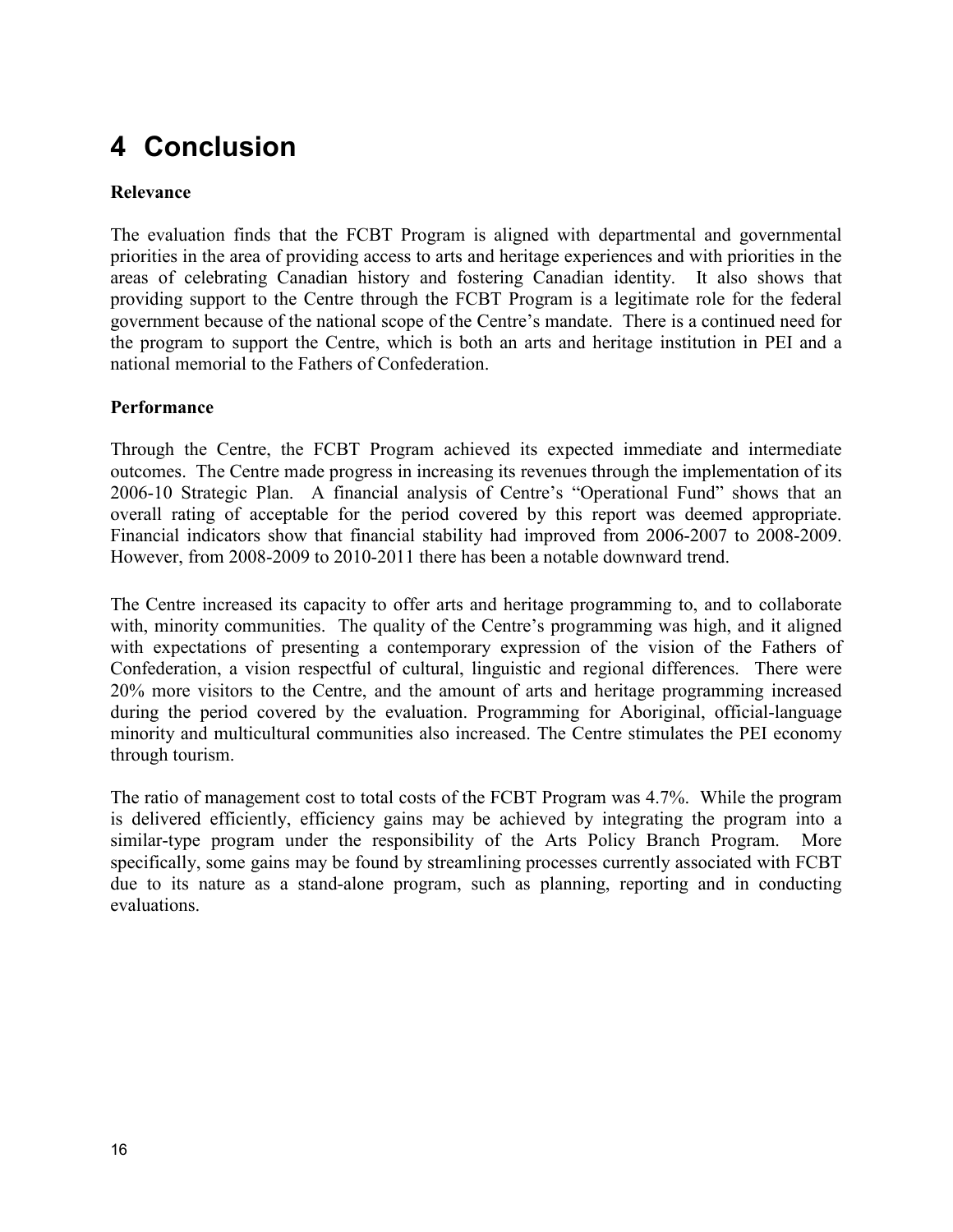## <span id="page-24-0"></span>**5 Recommendation and Management Response**

#### **Recommendation**

The Arts Policy Branch should consider whether the FCBT Program could be integrated as a component in a program that it already delivers to further reduce some of the costs related to planning, reporting and overall management. This would require a streamlining of the expected outcomes of the program and performance measurements to align with those of the host program.

#### **Management response**

Accept. The Branch will examine opportunities to integrate the FCBT into one of its other programs with similar objectives.

Implementation date: April 2015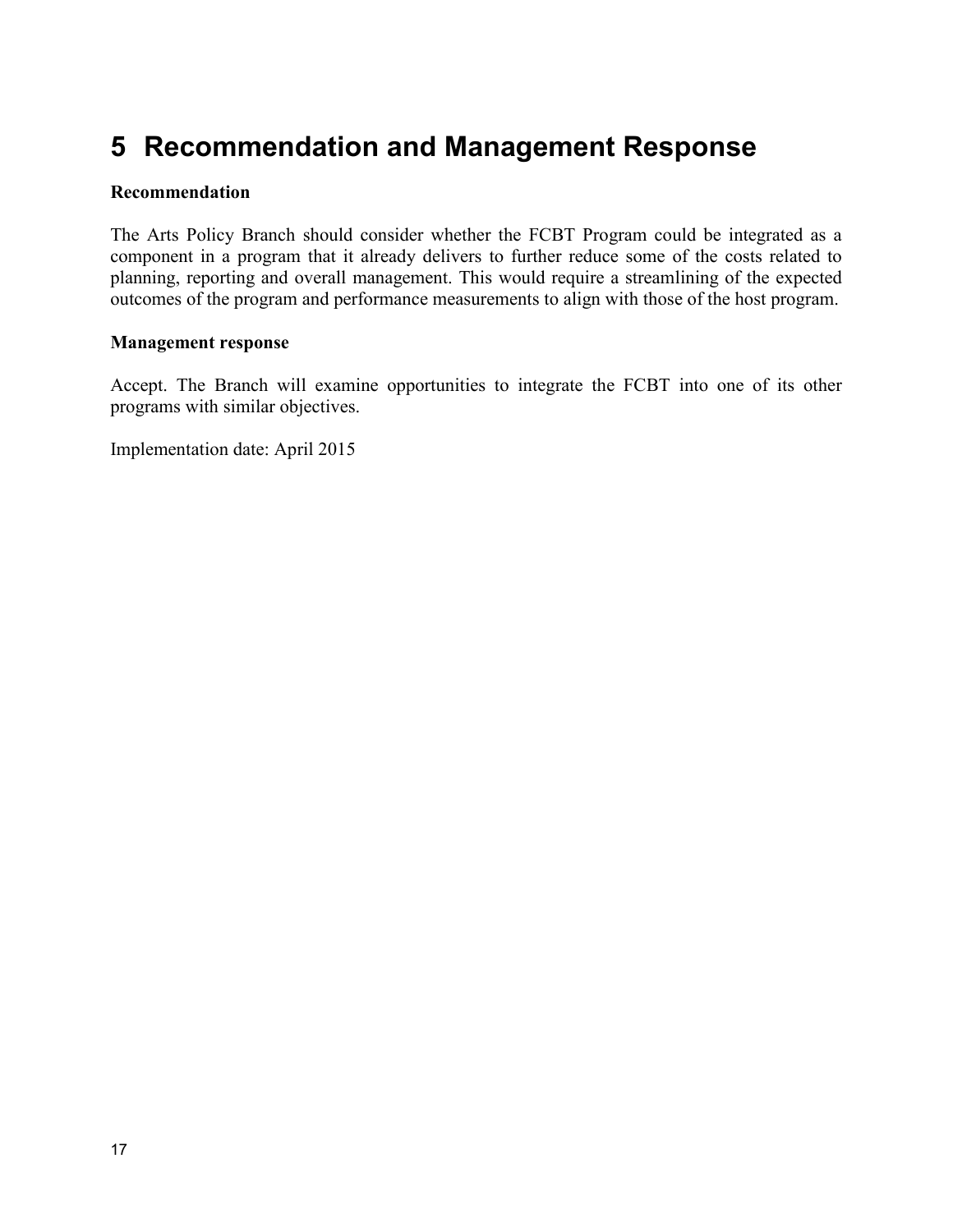# **Appendix A—Logic Model Updated in 2010**

<span id="page-25-0"></span>

\* This will be programming that reflects Canada's creativity and is a contemporary expression of the vision of the Fathers of Confederation, a vision respectful of cultural, linguistic and regional differences.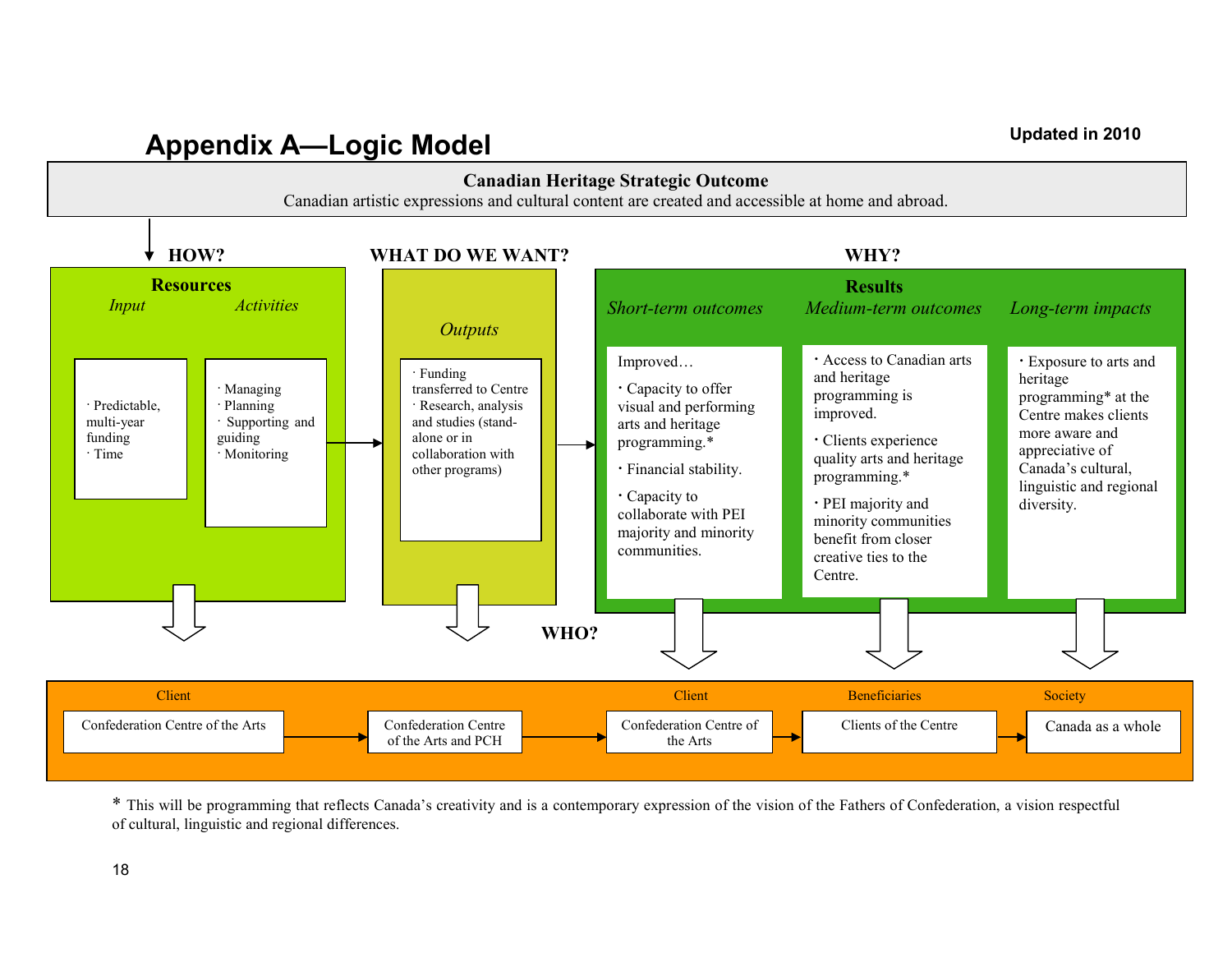## <span id="page-26-0"></span>**Appendix B—Core Issues to be Addressed in Evaluations**

| Relevance                                                                                                                                                                                              |                                                                                                                                                                                                                                                                                    |  |  |  |
|--------------------------------------------------------------------------------------------------------------------------------------------------------------------------------------------------------|------------------------------------------------------------------------------------------------------------------------------------------------------------------------------------------------------------------------------------------------------------------------------------|--|--|--|
| <b>Issue #1: Continued</b><br>Assessment of the extent to which the program continues to address a<br>demonstrable need and is responsive to the needs of Canadians<br>need for program                |                                                                                                                                                                                                                                                                                    |  |  |  |
| <b>Issue #2: Alignment</b><br>Assessment of the linkages between program objectives and (i) federal<br>with government<br>government priorities and (ii) departmental strategic outcomes<br>priorities |                                                                                                                                                                                                                                                                                    |  |  |  |
| <b>Issue #3: Alignment</b><br>with federal roles and<br>responsibilities                                                                                                                               | Assessment of the role and responsibilities for the federal government<br>in delivering the program                                                                                                                                                                                |  |  |  |
| Performance (Effectiveness, Efficiency and Economy)                                                                                                                                                    |                                                                                                                                                                                                                                                                                    |  |  |  |
| of expected outcomes                                                                                                                                                                                   | Assessment of progress toward expected outcomes (incl. immediate,<br><b>Issue #4: Achievement</b> intermediate and ultimate outcomes) with reference to performance<br>targets and program reach, program design, including the linkage and<br>contribution of outputs to outcomes |  |  |  |
| <b>Issue <math>#5</math>:</b><br><b>Demonstration of</b><br>efficiency and economy                                                                                                                     | Assessment of resource utilization in relation to the production of<br>outputs and progress toward expected outcomes                                                                                                                                                               |  |  |  |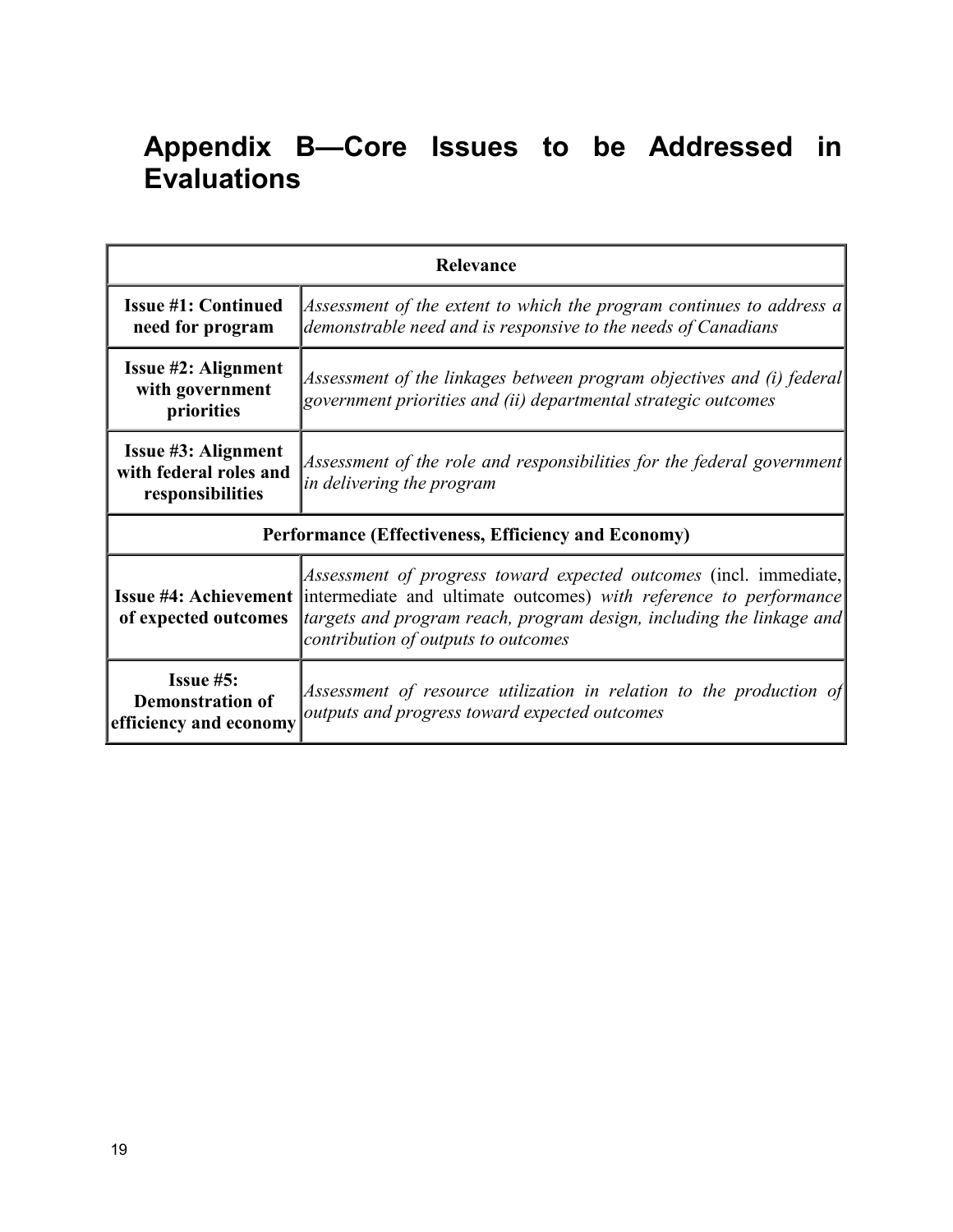## **Appendix C—Evaluation Issue and Question Matrix**

<span id="page-27-0"></span>

| <b>Issue Question</b>                                                                                                                  | <b>Indicators</b>                                                                                                                                                                                         | Methodology                                                              |  |
|----------------------------------------------------------------------------------------------------------------------------------------|-----------------------------------------------------------------------------------------------------------------------------------------------------------------------------------------------------------|--------------------------------------------------------------------------|--|
| <b>Need</b>                                                                                                                            |                                                                                                                                                                                                           |                                                                          |  |
| To what extent is there a<br>continuing need<br>for the                                                                                | Level of need for the FCBT Program as expressed by the program's<br>stakeholders                                                                                                                          | • Key informant interviews<br>• Media scan                               |  |
| FCBT Program?                                                                                                                          | Evidence of change in the environment since the previous evaluation<br>that may have had an impact on the continued need for the FCBT<br>Program                                                          | • Document review<br>• Key informant interviews                          |  |
| Alignment                                                                                                                              |                                                                                                                                                                                                           |                                                                          |  |
| $\overline{2}$<br>To what extent is the FCBT<br>Program aligned with PCH<br>strategic priorities and federal<br>government priorities? | The level of consistency between FCBT Program objectives, activities,<br>outputs and desired outcomes and:<br>PCH strategic objectives<br>Federal government priorities                                   | • Document review                                                        |  |
|                                                                                                                                        | Views of Key informants regarding whether FCBT Program's<br>objectives, activity areas, outputs and desired outcomes are consistent<br>with:<br>PCH strategic objectives<br>Federal government priorities | • Document review                                                        |  |
| <b>Federal role</b>                                                                                                                    |                                                                                                                                                                                                           |                                                                          |  |
| Is there a legitimate role (and<br>responsibility) for the federal                                                                     | Evidence of relevance and legitimacy of the Canadian government in<br>this Program area or activity                                                                                                       | • Document review                                                        |  |
| government in this Program<br>area or activity?                                                                                        | Views of key informants regarding the legitimacy and necessity of the<br>federal government's role in this Program area or activity                                                                       | • Key informant interviews                                               |  |
| Performance                                                                                                                            |                                                                                                                                                                                                           |                                                                          |  |
| Has the capacity of the<br>4<br>Centre improved? If so, how?                                                                           | Trends in the evolution of performance indicators related to improved<br>capacity (immediate outcomes)                                                                                                    | • Administrative data review<br>• Key informant interview                |  |
| Achievement of immediate<br>outcomes.                                                                                                  | Perception of stakeholders on the capacity to collaborate with the<br>minority communities                                                                                                                | • Analysis of website traffic and feedback<br>• Key informant interviews |  |
|                                                                                                                                        | Nature and number of partnerships created or maintained to offer<br>programming and showcase the Centre's productions                                                                                     | • Document review<br>• Key informant interview                           |  |
|                                                                                                                                        | Factors of success and barriers to improved capacity                                                                                                                                                      | • Document review<br>• Key informant interviews                          |  |
|                                                                                                                                        | Extent to which the recent increase in funding is enhancing the<br>capacity of the centre                                                                                                                 | Administrative data review<br>• Key informant interviews                 |  |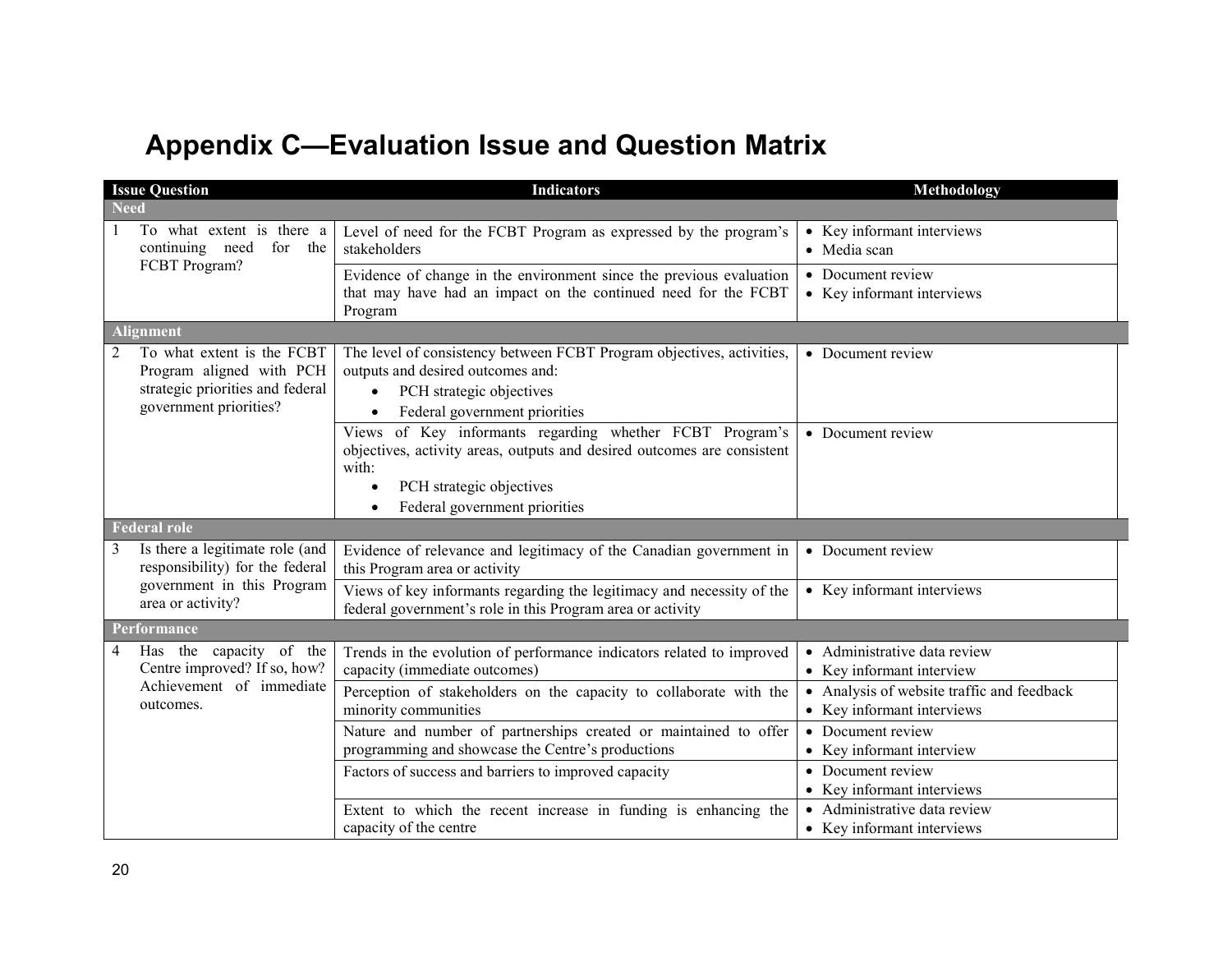|   | <b>Issue Question</b>                                      | <b>Indicators</b>                                                                                                                    | Methodology                                              |  |
|---|------------------------------------------------------------|--------------------------------------------------------------------------------------------------------------------------------------|----------------------------------------------------------|--|
|   |                                                            | Evidence of steps taken to improve the capacity of the Centre                                                                        | • Document review                                        |  |
|   |                                                            |                                                                                                                                      | • Key informant interviews                               |  |
| 5 | Do clients have a continuing                               | Trends in the % of programming focused on Canadian arts and heritage                                                                 | • Administrative data review                             |  |
|   | access to quality arts and                                 | and evolution since the previous evaluation                                                                                          | • Document review                                        |  |
|   | heritage programming and to<br>what extent has it improved | Factors of success and barriers to access to programming focused on                                                                  | • Key informant interview                                |  |
|   | the<br>previous<br>since                                   | Canadian arts and heritage                                                                                                           | • Document review                                        |  |
|   | evaluation?                                                | Nature and number of events produced by the Centre and/or taking<br>place outside of PEI and evolution since the previous evaluation | • Document review                                        |  |
|   |                                                            | % of clients indicating they found their experience very good or<br>excellent                                                        | • Website traffic analysis                               |  |
|   |                                                            | % of surveyed clients rating the quality of the arts and heritage<br>programming as high                                             | • Website traffic analysis                               |  |
|   |                                                            | Perception of visitors, stakeholders, artists and communities about the                                                              | · Media scan                                             |  |
|   |                                                            | quality of the arts and heritage programming and evolution since the<br>previous evaluation                                          | • Key informant interview                                |  |
|   |                                                            | # of visitors to performances, travelling exhibitions, Gallery, outreach                                                             | • Administrative data review                             |  |
|   |                                                            | activities, Charlottetown Festival, Website, PEI Presents/Live@The<br>Centre etc.                                                    | • Website traffic analysis                               |  |
| 6 | Did<br>PEI<br>minority                                     | Trends in the # of ticket sales from PEI Presents/Live $\omega$ , The Centre                                                         | • Administrative data review                             |  |
|   | communities benefit from<br>closer ties to the Centre?     | Trends in the % of PEI residents that perceive benefit from the Centre                                                               | • Administrative data review                             |  |
|   |                                                            | Number and nature of ties established with minority communities and                                                                  | • Administrative data review                             |  |
|   |                                                            | evolution since the previous evaluation                                                                                              | • Key informant interviews                               |  |
|   |                                                            |                                                                                                                                      | • Document review                                        |  |
|   |                                                            | Perception of PEI minority communities about whether they have                                                                       | • Key informant interviews                               |  |
|   |                                                            | benefited from closer ties to the Centre and evolution since the<br>previous evaluation                                              | • Website traffic analysis                               |  |
|   |                                                            | Range of benefits reported by minority communities due to closer ties<br>to the Centre                                               | • Key informant interviews<br>• Website traffic analysis |  |
|   | there<br>Have<br>been<br>any                               | Unintended impacts of the FCBT Program                                                                                               | • Key informant interviews                               |  |
|   | unintended impacts of the                                  |                                                                                                                                      | • Media scan                                             |  |
|   | FCBT Program (positive or                                  |                                                                                                                                      | • Website traffic analysis                               |  |
|   | negative) on Canadians?                                    |                                                                                                                                      |                                                          |  |
|   |                                                            |                                                                                                                                      |                                                          |  |
|   |                                                            |                                                                                                                                      |                                                          |  |
|   |                                                            |                                                                                                                                      |                                                          |  |
|   |                                                            |                                                                                                                                      |                                                          |  |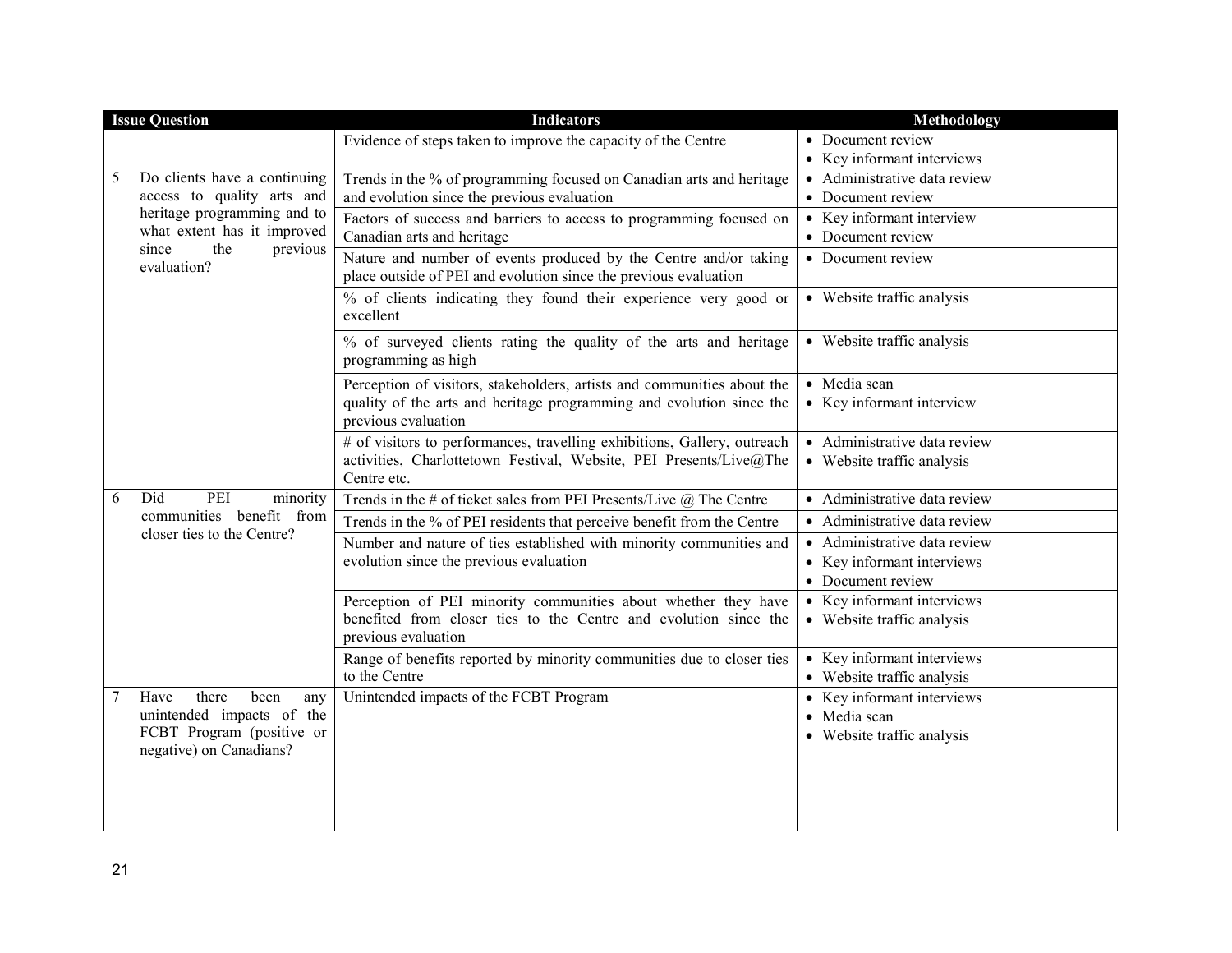| <b>Issue Question</b>                    | <b>Indicators</b>                                                                                                                                                                                                                        | Methodology                           |  |
|------------------------------------------|------------------------------------------------------------------------------------------------------------------------------------------------------------------------------------------------------------------------------------------|---------------------------------------|--|
| <b>Efficiency and economy</b>            |                                                                                                                                                                                                                                          |                                       |  |
| 8<br><b>FCBT</b><br>the<br>Program<br>1s | Trends in the evolution of administrative costs since the last evaluation                                                                                                                                                                | Administrative data review            |  |
| delivered<br>efficiently<br>and          |                                                                                                                                                                                                                                          | • Document review                     |  |
| economically?                            | Extent to which the program has put in place the systems to manage                                                                                                                                                                       | Key informant interviews              |  |
|                                          | efficiently and economically the funds<br>Extent to which the FCBT Program duplicates,<br>overlaps or<br>complements other programs<br>Extent to which there are alternative ways to deliver the program that<br>could be more efficient | Document review                       |  |
|                                          |                                                                                                                                                                                                                                          | Administrative data review            |  |
|                                          |                                                                                                                                                                                                                                          | • Key informant interviews            |  |
|                                          |                                                                                                                                                                                                                                          | Document review<br>$\bullet$          |  |
|                                          |                                                                                                                                                                                                                                          | • Administrative data review          |  |
|                                          |                                                                                                                                                                                                                                          | Key informant interviews<br>$\bullet$ |  |
|                                          |                                                                                                                                                                                                                                          | Document review<br>$\bullet$          |  |
|                                          |                                                                                                                                                                                                                                          | Administrative data review            |  |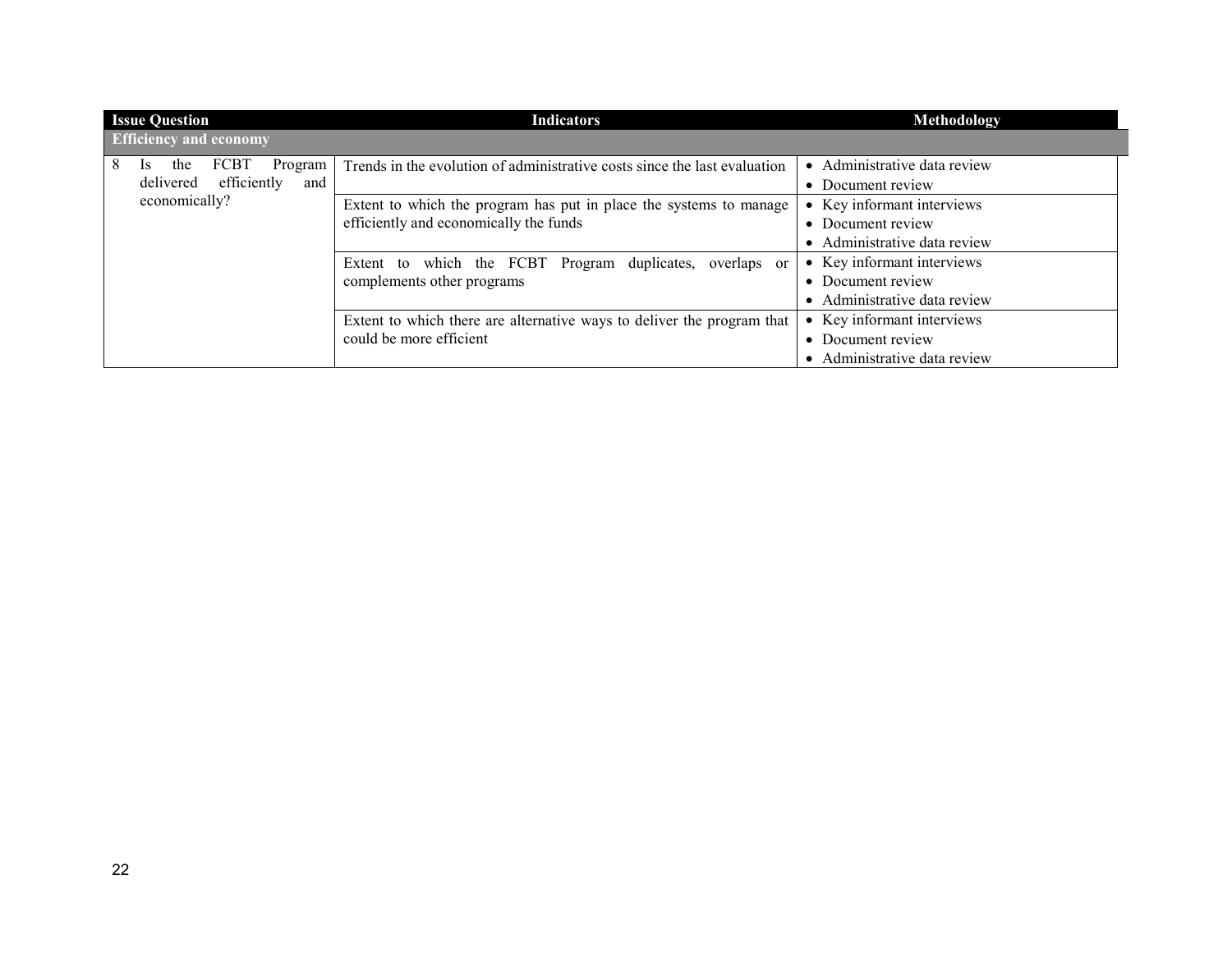## <span id="page-30-0"></span>**Appendix D—Recommendations Stemming from the 2006 FCBT Program Evaluation**

- 1. That the phrasing of the Program's Terms and Conditions and that of the Contribution Agreement be more consistent with one another. The main benefits of this harmonization will be clarity of intention and a better alignment between the Program's objectives and targets and the use of resources.
- 2. That the next Contribution Agreement incorporate a description of the key objectives set out in the RMAF, the document where PCH's expectations on a broad range of issues should be clearly defined. This measure will assist in creating a common understanding and expectations of such expressions as "increasing programming that celebrates First Nations and linguistic duality" or "provide services and programming in both official languages."
- 3. That PCH proceed immediately with the formulation of a new RMAF. The RMAF should contain a logic model, the short-, medium- and long-term results expected from the Centre, targets, and a program performance measurement strategy, including performance indicators. Adequate resources should be set aside for the formulation of the RMAF and the collection of data. Data collection should not be overly burdensome and should dovetail as much as possible with the Centre's existing data gathering efforts. Program managers and the Centre's management should plan for the collection of both qualitative and quantitative data. PCH should also recognize that there are costs associated with performance measurement, from both the Program and the Centre's perspectives.
- 4. That, if PCH cannot, or does not want, to enhance Program funding, it should consider revising downward its expectations of the Centre. This recommendation is based on the finding that current Program funding is most likely not adequate if PCH expects the Centre to fulfill a meaningful national mandate in the future. The scenario analysis also points to a similar conclusion.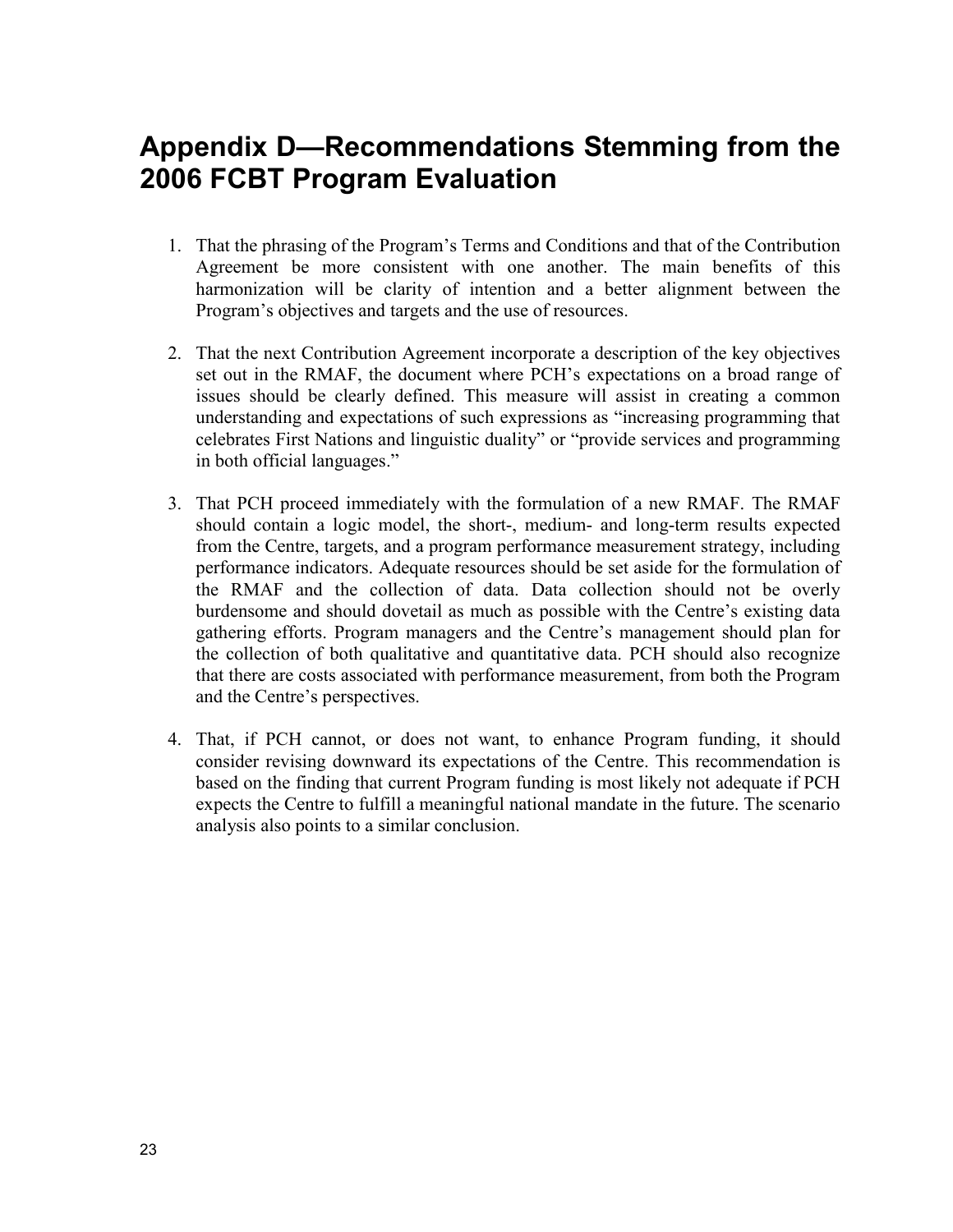## <span id="page-31-0"></span>**Appendix E—Tables**

| Table 1— Confederation Centre of the Arts—Operating Fund - Sources of operating revenue from         |
|------------------------------------------------------------------------------------------------------|
| 2006-07 to 2010-11 with percentage (%) relative to total operating revenues and operational expenses |
| with percentage $(\% )$ relative to total expenses.                                                  |

|                                           | 2006-07     | 2007-08     | 2008-09     | 2009-10     | 2010-11     | Average |
|-------------------------------------------|-------------|-------------|-------------|-------------|-------------|---------|
| <b>EARNED REVENUES</b>                    |             |             |             |             |             |         |
| Centre's                                  | \$3,772,192 | \$4,027,098 | \$4,716,227 | \$6,041,467 | \$5,303,393 | 43%     |
| Programming                               | 41%         | 40%         | 42%         | 46%         | 43%         |         |
| Commercial                                | 1,632,473   | 1,831,679   | 2,221,412   | 2,184,995   | 2,184,573   | 18%     |
| Revenues                                  | $18\%$      | 18%         | 20%         | 17%         | 18%         |         |
| Fundraising and                           | 794,801     | 898,812     | 1,005,385   | 1,225,209   | 1,158,553   | 9%      |
| Development                               | $9\%$       | 9%          | 9%          | 9%          | 9%          |         |
| Investments and                           |             |             | 399         |             |             |         |
| other Revenues                            |             |             | $0\%$       |             |             |         |
| <b>Special Projects</b>                   |             |             |             | 600,000     |             | $1\%$   |
|                                           |             |             |             | 5%          |             |         |
| <b>Sub-Total Earned</b>                   | 6,199,466   | 6,757,589   | 7,943,423   | 10,051,671  | 8,646,519   | 71%     |
| <b>Revenues</b>                           | 68%         | 67%         | 71%         | 76%         | 71%         |         |
| <b>PUBLIC SECTOR GRANTS</b>               |             |             |             |             |             |         |
| FCBT Program                              | 1,875,000   | 1,875,000   | 1,875,000   | 1,875,000   | 2,300,000   | 18%     |
|                                           | 20%         | 19%         | 17%         | 14%         | 19%         |         |
| Other Public Sector                       | 1,092,492   | 1,392,591   | 1,339,106   | 1,339,106   | 1,300,161   | 11%     |
| Grants                                    | 12%         | 14%         | 12%         | 10%         | 11%         |         |
| <b>Sub-Total Public</b>                   | 2,967,492   | 3,267,591   | 3,214,106   | 3,214,106   | 3,600,161   | 29%     |
| <b>Sector Grants</b>                      | 32%         | 33%         | 29%         | 24%         | 30%         |         |
| <b>Total Operating</b>                    | 9,166,958   | 10,025,180  | 11,157,529  | 13,265,777  | 12,246,680  | 100%    |
| <b>Revenues</b>                           |             |             |             |             |             |         |
| <b>EXPENSES</b>                           |             |             |             |             |             |         |
|                                           | 5,398,165   | 5,576,630   | 6,083,290   | 8,402,654   | 7,954,388   | 60%     |
| Programming                               | 59%         | 58%         | 55%         | 63%         | 63%         |         |
|                                           | 1,439,590   | 1,440,981   | 1,837,020   | 1,777,677   | 1,715,693   | 15%     |
| Commercial                                | 16%         | 15%         | 17%         | 13%         | 14%         |         |
| Fundraising and                           | 269,149     | 285,345     | 308,030     | 278,642     | 271,407     | 3%      |
| development                               | 3%          | 3%          | 3%          | 2%          | $2\%$       |         |
|                                           | 1,321,345   | 1,676,280   | 1,737,208   | 1,789,716   | 1,707,912   | 15%     |
| Building operations                       | 14%         | 17%         | 16%         | 13%         | 14%         |         |
|                                           | 682,011     | 646,357     | 765,503     | 862,849     | 919,363     | 7%      |
| Administration                            | $7\%$       | $7\%$       | $7\%$       | 6%          | 7%          |         |
|                                           |             |             |             | 177,221     |             | $<1\%$  |
| <b>Special Projects</b>                   |             |             |             | $1\%$       |             |         |
|                                           |             |             | 249,209     | 11,938      | 791         | $<1\%$  |
| Other expenses                            |             |             | 2%          | $<$ 1%      | $<1\%$      |         |
| <b>Total Operating</b><br><b>Expenses</b> | 9,110,260   | 9,625,593   | 10,980,260  | 13,300,697  | 12,569,554  | 100%    |
| Surplus/(Deficit)                         | 56,698      | 399,587     | 177,269     | (137,920)   | (322, 874)  | $1\%$   |
|                                           |             |             |             |             |             |         |

Columns do not add up to 100% because of rounding

Other expenses are composed of losses on investments and net loss on wholly-owned subsidiaries

Sources: *Arseneault, Best, Cameron, Ellis. Financial statements of the Fathers of Confederation Buildings Trust (Operating as Confederation Centre of the Arts). 2006-07,2007-08, 2008-09, 2009-10, 2010-11*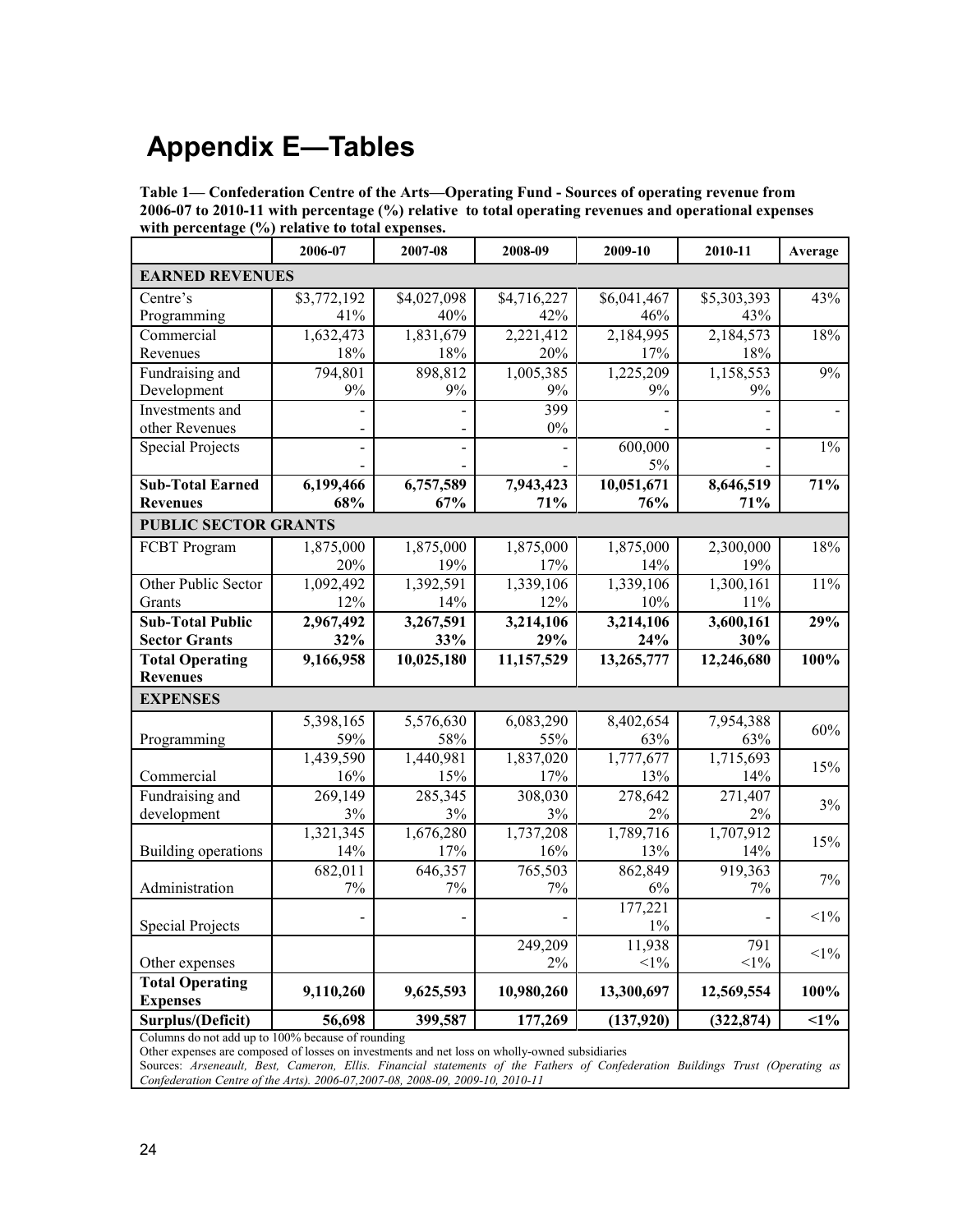|                                      | 2006-07        | 2007-08   | 2008-09   | 2009-10   | 2010-11   | Average   |
|--------------------------------------|----------------|-----------|-----------|-----------|-----------|-----------|
| Prince Edward Island                 | \$760,000      | \$800,000 | \$800,000 | \$800,000 | \$800,000 | \$792,000 |
|                                      | 26%            | 24%       | 25%       | 25%       | 22%       | 24%       |
| Alberta                              | 50,000         | 100,000   | 100,000   | 100,000   | 65,000    | 83,000    |
|                                      | 2%             | 3%        | $3\%$     | 3%        | 2%        | 3%        |
| New Brunswick                        | 2,500          | 2,500     | 2,500     | 2,500     | 2,500     | 2,500     |
|                                      | $<1\%$         | $<1\%$    | $<1\%$    | $<1\%$    | $<1\%$    | $<1\%$    |
| Newfoundland                         | 5,000          | 5,000     | 5,000     | 5,000     | 5,000     | 5,000     |
|                                      | $<$ 1%         | $<$ 1%    | $<1\%$    | $<1\%$    | $<1\%$    | $<1\%$    |
| Nova Scotia                          |                | 10,000    | 10,000    | 10,000    | 10,000    | 8,000     |
|                                      |                | $<1\%$    | $<1\%$    | $<1\%$    | $<1\%$    | $<1\%$    |
| Ontario                              | $\blacksquare$ | 200,000   | 200,000   | 200,000   | 200,000   | 160,000   |
|                                      |                | 6%        | 6%        | 6%        | 6%        | 5%        |
| Saskatchewan                         |                |           | 10,000    | 10,000    |           | 4,000     |
|                                      |                |           | $<1\%$    | $<1\%$    |           | $<1\%$    |
| Yukon                                | 5,000          | 5,000     | 5,000     | 5,000     | 5,000     | 5,000     |
|                                      | $<1\%$         | $<1\%$    | $<1\%$    | $<1\%$    | $<1\%$    | $<1\%$    |
| <b>Sub-Total Provinces</b>           | 822,500        | 1,122,500 | 1,132,500 | 1,132,500 | 1,087,500 | 1,059,500 |
|                                      | 28%            | 34%       | 35%       | 35%       | 30%       | 33%       |
| FCBT Program                         | 1,875,000      | 1,875,000 | 1,875,000 | 1,875,000 | 2,300,000 | 1,960,000 |
|                                      | 63%            | 57%       | 58%       | 58%       | 64%       | 60%       |
| City of Charlottetown                | 269,992        | 270,091   | 206,606   | 206,606   | 212,661   | 233,191   |
|                                      | 9%             | 8%        | 6%        | 6%        | 6%        | 7%        |
| Sub-Total Other Public Sector Grants | 2,144,992      | 2,145,091 | 2,081,606 | 2,081,606 | 2,512,661 | 2,193,191 |
|                                      | 72%            | 66%       | 65%       | 65%       | 70%       | 67%       |
| <b>Total Public Sector Grants</b>    | 2,967,492      | 3,267,591 | 3,214,106 | 3,214,106 | 3,600,161 | 3,252,691 |
|                                      | 100%           | 100%      | 100%      | 100%      | 100%      | 100%      |

| Table 2— Confederation Centre of the Arts—Public sector funding for the operating fund from 2006-07 to 2010-11 with |  |
|---------------------------------------------------------------------------------------------------------------------|--|
| (%) relative to total public sector grants                                                                          |  |

Sources: *Arseneault, Best, Cameron, Ellis. Financial statements of the Fathers of Confederation Buildings Trust (Operating as Confederation Centre of the Arts). 2006-07,2007-08, 2008-09, 2009-10, 2010-11*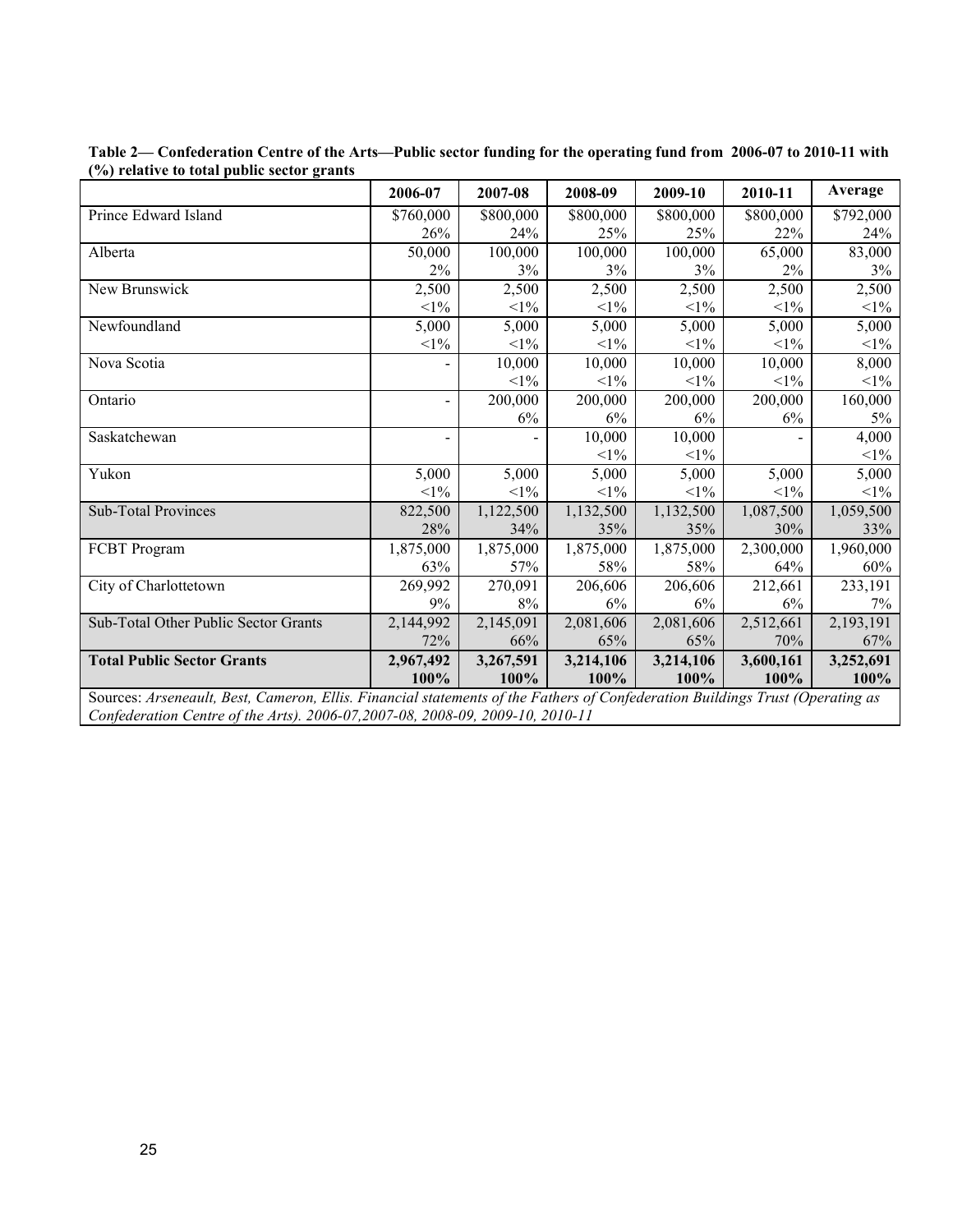| Annual excess/deficiency ratio                                                                                             | $0.62\%$    | 3.99%             | $1.59\%$  | $-1.05\%$  | $-2.64%$    |  |  |  |
|----------------------------------------------------------------------------------------------------------------------------|-------------|-------------------|-----------|------------|-------------|--|--|--|
| Current ratio                                                                                                              | 0.56        | 1.00 <sub>l</sub> | 1.50      | 1.09       | 0.82        |  |  |  |
| Indebtedness ratio                                                                                                         | 1.78        | 1.16              | 0.98      | 1.03       | 1.17        |  |  |  |
| Unrestricted net assets ratio                                                                                              | $-5.96\%$   | $-1.46\%$         | $0.50\%$  | $-0.55\%$  | $-3.12%$    |  |  |  |
| Deferred revenues ratio                                                                                                    | $-81.96\%$  | 81.76%            | 231.51%   | 95.33%     | 54.86%      |  |  |  |
| Net assets                                                                                                                 | (542, 629)  | (140, 397)        | 55.093    | (73,666)   | (391, 590)  |  |  |  |
| Overall assessment                                                                                                         | Unfavorable | Acceptable        | Favorable | Acceptable | Unfavorable |  |  |  |
| Sources: Arseneault, Best, Cameron, Ellis. Financial statements of the Fathers of Confederation Buildings Trust (Operating |             |                   |           |            |             |  |  |  |
| as Confederation Centre of the Arts). 2006-07, 2007-08, 2008-09, 2009-10, 2010-11                                          |             |                   |           |            |             |  |  |  |

**Table 3—Evolution of the Confederation Centre of the Arts overall financial health for the period from 2006-07 to 2010-11**

| Acronym     | Name of program                                 | <b>Purpose of funding</b>          |
|-------------|-------------------------------------------------|------------------------------------|
| <b>CAPF</b> | Canada Arts Presentation Fund                   | Programming support                |
|             |                                                 | Audience development and Endowment |
| <b>CCIF</b> | Canada Cultural Investment Fund                 | Fund                               |
| CCP         | Celebration and Commemoration Program           | Programming support                |
| <b>CCSF</b> | Canada Cultural Space Fund                      | Renovation                         |
| <b>FCBT</b> | Father of Confederation Buildings trust Program | Operational support                |
| <b>MAP</b>  | Museum Assistance Program                       | Programming support                |
| OL          | <b>Official Languages</b>                       | Programming support                |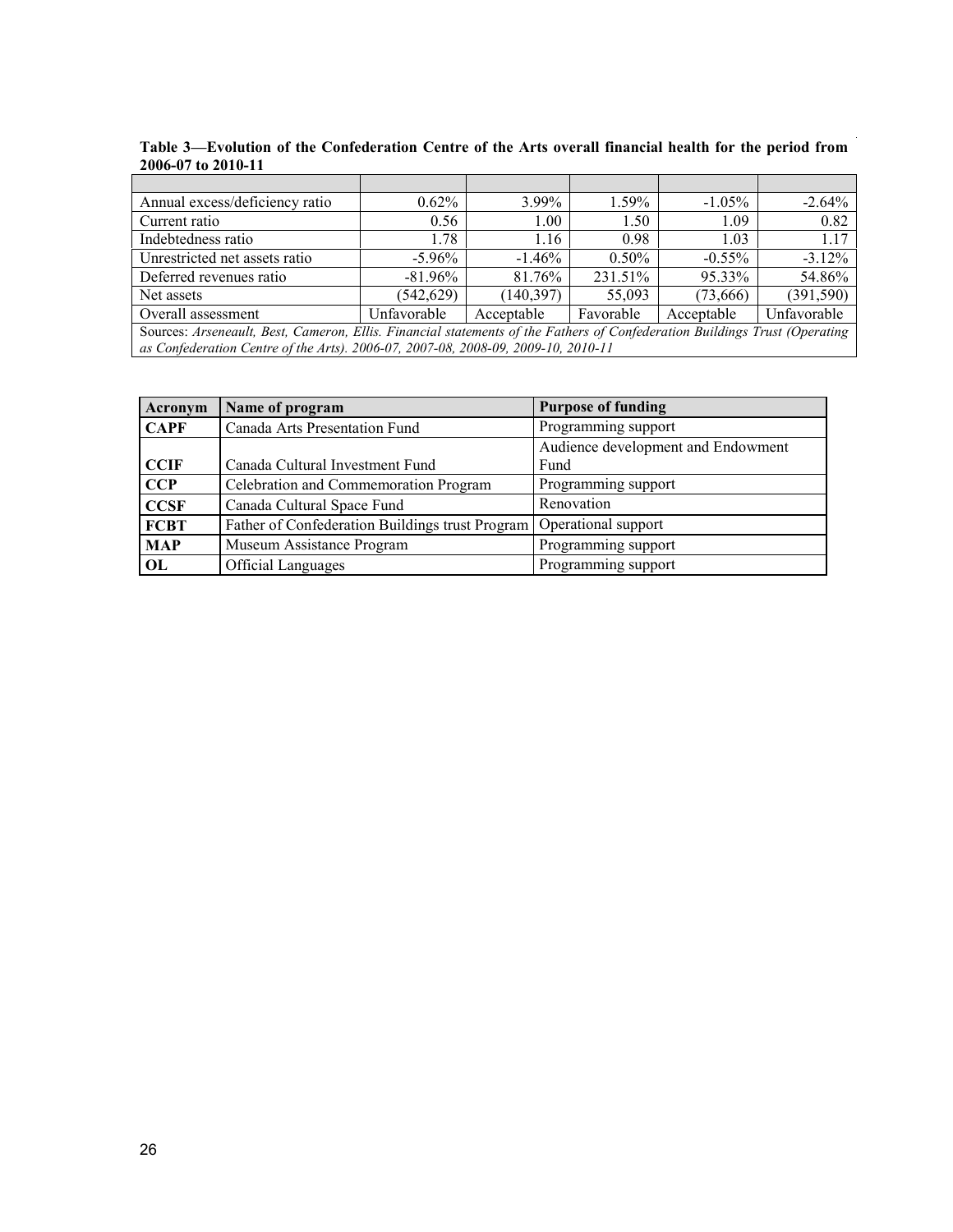|                                                                                                               | <b>Revenue streams</b>                     | 2006-07     | 2007-08     | <b>Fiscal Year</b><br>2008-09 | 2009-10     | 2010-11     | Average     |
|---------------------------------------------------------------------------------------------------------------|--------------------------------------------|-------------|-------------|-------------------------------|-------------|-------------|-------------|
|                                                                                                               | Fathers of Confederation Building Trust    | \$1,875,000 | \$1,875,000 | \$1,875,000                   | \$1,875,000 | \$2,300,000 | \$1,960,000 |
|                                                                                                               | Program (FCBTP)                            | 20%         | 19%         | 17%                           | 14%         | 19%         | 18%         |
|                                                                                                               | Other revenues within the Operational Fund | 7,291,958   | 8,150,180   | 9,282,529                     | 11,287,777  | 9,946,680   | 9,191,825   |
| Ops. Fund                                                                                                     |                                            | 80%         | 81%         | 83%                           | 86%         | 81%         | 82%         |
|                                                                                                               | Sub-total Operational fund                 | 9,166,958   | 10,025,180  | 11,157,529                    | 13,162,777  | 12,246,680  | 11,151,825  |
|                                                                                                               |                                            | 81%         | 93%         | 88%                           | 86%         | 80%         | 85%         |
|                                                                                                               | Canada Arts Presentation Fund (CAPF)       |             | 20,000      | 42,000                        | 40,000      |             | 20,400      |
|                                                                                                               |                                            |             | $<1\%$      | $<1\%$                        | $<1\%$      |             | $<1\%$      |
|                                                                                                               |                                            |             | 21,200      | 9,800                         |             |             | 6,200       |
|                                                                                                               | Canada Cultural Investment Fund (CCIF)     |             | $<1\%$      | $<1\%$                        |             |             | $<1\%$      |
| and Endowment funds                                                                                           | Celebration and Commemoration Program      | 1,500       | 1,000       | 41,000                        | 2,000       |             | 9,100       |
|                                                                                                               | (CCP)                                      | $<1\%$      | $<1\%$      | $<$ 1%                        | $<1\%$      |             | $<1\%$      |
|                                                                                                               | Canada Cultural Spaces Fund (CCSF)         | 500,000     |             | 1,055,000                     | 273,000     | 204,300     | 406,460     |
|                                                                                                               |                                            | 4%          |             | 8%                            | 2%          | $1\%$       | 3%          |
|                                                                                                               |                                            |             |             |                               | 15,000      |             | 3,000       |
|                                                                                                               | Museum Assistance Program (MAP)            |             |             |                               | $<1\%$      |             | $<1\%$      |
|                                                                                                               |                                            |             | 1,299       |                               |             |             | 260         |
| Capital:                                                                                                      | Official Languages (OL)                    |             | $<1\%$      |                               |             |             | $<1\%$      |
|                                                                                                               | Other revenues within the Capital and      | 1,599,368   | 761,041     | 342,656                       | 1,769,448   | 2,934,530   | 1,485,329   |
|                                                                                                               | <b>Endowment Funds</b>                     | 14%         | 7%          | 3%                            | 12%         | 19%         | $11\%$      |
|                                                                                                               |                                            | 2,100,868   | 804,540     | 1,490,456                     | 2,099,448   | 3,138,830   | 1,930,749   |
|                                                                                                               | Sub-total Capital and Endowment Fund       | 19%         | 7%          | 12%                           | 14%         | 20%         | 15%         |
| <b>Total</b>                                                                                                  |                                            | 11,267,826  | 10,829,720  | 12,647,985                    | 15,262,225  | 15,385,510  | 13,082,574  |
|                                                                                                               |                                            | 100%        | 100%        | 100%                          | 100%        | 100%        | 100%        |
|                                                                                                               | FCBT % of PCH funding                      | 79%         | 98%         | 62%                           | 85%         | 92%         | 81%         |
| PCH % of Centres funding                                                                                      |                                            | 21%         | 18%         | 24%                           | 14%         | 16%         | 18%         |
| Source: Canadian Heritage, Grants and Contribution Information Management System; data extracted May 25, 2012 |                                            |             |             |                               |             |             |             |

**Table 4—Canadian Heritage support provided to the Centre through its programs -- 2006-07 to 2010-11**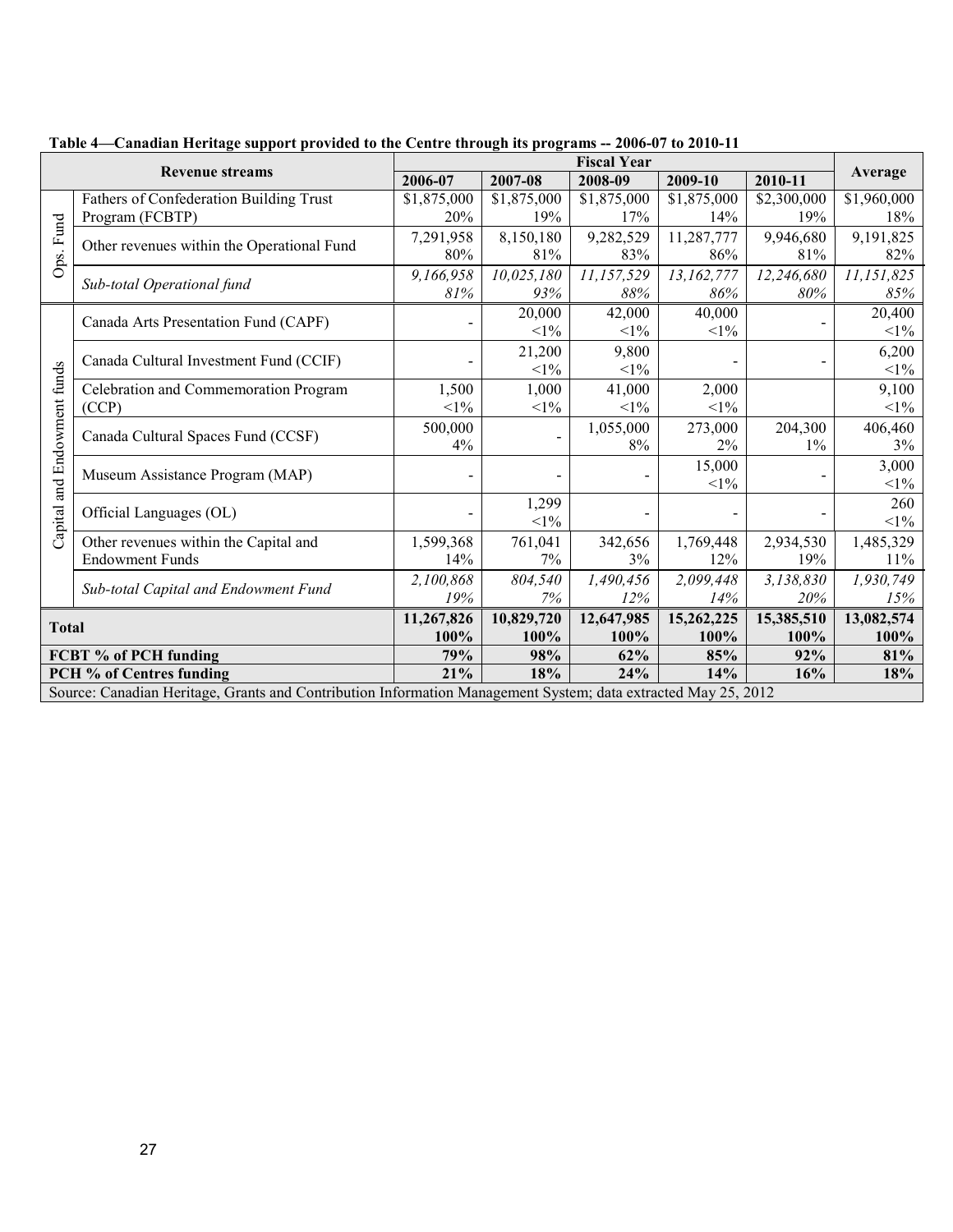|                                                                                                              | 2006-07 | 2007-08 | 2008-09 | 2009-10 | 2010-11 | Average | Growth  |  |
|--------------------------------------------------------------------------------------------------------------|---------|---------|---------|---------|---------|---------|---------|--|
| Charlottetown                                                                                                | 11      | 12      | 10      |         | 9       | 11      | $-22\%$ |  |
| Festival                                                                                                     |         |         |         |         |         |         |         |  |
| <b>PEI Presents/</b>                                                                                         | 17      | 32      | 29      | 31      | 26      | 27      | 35%     |  |
| Live@The Centre                                                                                              |         |         |         |         |         |         |         |  |
| <b>Art Gallery</b>                                                                                           |         |         | 4       |         | 11      | 6       | 55%     |  |
| <b>Total</b><br>Programming                                                                                  | 33      | 49      | 43      | 49      | 46      | 44      | 28%     |  |
| *The data may represent an underestimation of activities presented at the Centre as the evaluation consulted |         |         |         |         |         |         |         |  |

**Table 5—Estimated\* scope of annual programming: Confederation Centre of the Arts -- 2006-07 to 2010-11**

\*The data may represent an underestimation of activities presented at the Centre as the evaluation consulted marketing pamphlets that are usually prepared in advance. Last minute programming, or atypical programming, may not be captured in the material reviewed for this purpose.

*Sources: Seasonal pamphlets developed to advertise the Centre's programming – Charlottetown Festival, PEI Presents and Art Gallery (2006-07, 2007-08, 2008-09, 2009-10, 2010-11)*

**Table 6—Confederation Centre of the Arts: Attendance statistics**

| <b>Programming series</b>              | 2006-07 | 2007-08  | 2008-09  | 2009-10 | 2010-11  |
|----------------------------------------|---------|----------|----------|---------|----------|
| Charlottetown Festival                 | 72, 821 | 84, 902  | 96, 461  | 78, 484 | 87, 801  |
| PEI Present / Live $\omega$ The Centre | 16, 947 | 28, 709  | 29, 114  | 24, 776 | 22,730   |
| <b>Art Gallery</b>                     | 16, 532 | 15, 562  | 16, 222  | 27, 178 | 26, 027  |
| Total                                  | 106,300 | 129, 173 | 141, 797 | 130,438 | 136, 558 |

**Table 7—Confederation Centre of the Arts – Participants of outreach activities**

| <b>Outreach Activities</b>                                                     | 2006-07 | 2007-08 | 2008-09 | 2009-10 | 2010-11 | Average  | Growth  |
|--------------------------------------------------------------------------------|---------|---------|---------|---------|---------|----------|---------|
| <b>Arts Discovery Days</b>                                                     | 325     | 430     | 427     | 840     | 1.009   | 606.2    | 210%    |
| <b>Christmas Play</b>                                                          | 8,272   | 7,378   | 15,806  | 11,153  | 9,515   | 10,424.8 | 15%     |
| <b>Partnerships with</b>                                                       | 1,178   | 350     | 452     | 401     | 428     | 561.8    | $-64\%$ |
| <b>Francophones Groups</b>                                                     |         |         |         |         |         |          |         |
| <b>Artist in Residence</b>                                                     | 2,000   | 2,000   | 1.000   | 750     | 500     | 1250     | $-75%$  |
| <b>Total</b>                                                                   | 11,775  | 10.158  | 17.685  | 13.144  | 11,452  | 12.842.8 | $-3\%$  |
| Source Excel spreadsheet provided by the Centre: Additional data – attendance. |         |         |         |         |         |          |         |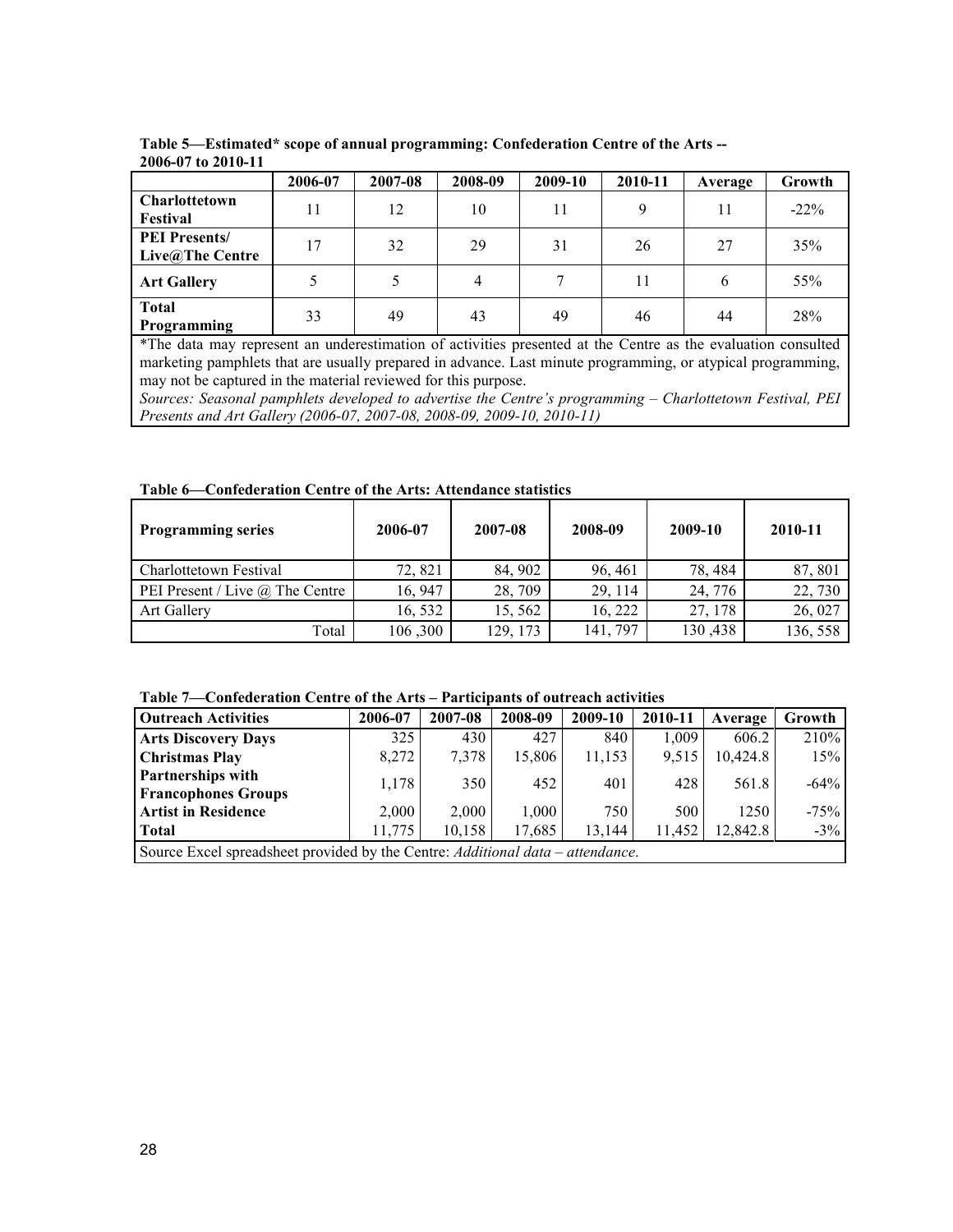|                                                                          | 2006-07   | 2007-08   | 2008-09<br>S | 2009-10   | 2010-11   | 5-Year<br><b>Total</b><br>\$ |  |  |
|--------------------------------------------------------------------------|-----------|-----------|--------------|-----------|-----------|------------------------------|--|--|
| <b>Total Vote 1 (salaries,</b><br><b>EBP</b> , other operating<br>costs) | 31,500    | 113,800   | 113,800      | 113,800   | 113,800   | 486,700                      |  |  |
| <b>Vote 5 (Contribution)</b>                                             | 1,875,000 | 1,875,000 | 1,875,000    | 1,875,000 | 2,305,000 | 9,805,000                    |  |  |
| <b>Total</b><br>Vote $1 +$ Vote 5                                        | 1,906,500 | 1,988,800 | 1,988,800    | 1,988,800 | 2,418,800 | 10,291,700                   |  |  |
| Source: FCBT Program Administrative Data.                                |           |           |              |           |           |                              |  |  |

**Table 8—Resources allocated to the Fathers of Confederation Buildings Trust Program**

**Table 9 Year over year increase from 2007-2008 to 2010-2011** 

| <b>Earned Revenues</b>        | 2007-2008 | 2008-2009 | 2009-2010   | 2010-2011   | Average<br>Growth |
|-------------------------------|-----------|-----------|-------------|-------------|-------------------|
| Programming                   | \$254,906 | \$689,129 | \$1,325,240 | \$(738,074) | \$382,800         |
|                               | 6%        | 15%       | 22%         | $-14\%$     | $7\%$             |
| Commercial                    | 199,206   | 389,733   | (36, 417)   | (422)       | 138,025           |
|                               | 11%       | 18%       | $-2\%$      | $<1\%$      | $7\%$             |
| Fundraising and development   | 104,011   | 106,573   | 116,824     | 36,344      | 90,938            |
|                               | 12%       | 11%       | $10\%$      | 3%          | $9\%$             |
| Investments and other revenue | $\theta$  | 399       | (399)       |             | $\theta$          |
|                               | n/a       | 100%      | n/a         | $0\%$       | n/a               |
| Special projects              | $\theta$  | $\Omega$  | 600,000     | (600,000)   | $\theta$          |
|                               | $0\%$     | $0\%$     | $<1\%$      | $<1\%$      | $0\%$             |
| Sub-total                     | 558,123   | 1,185,834 | 2,005,248   | (1,302,152) | 611,763           |
|                               | 8%        | 15%       | 20%         | $-15%$      | $7\%$             |
| Public sector grants          | 300,099   | (53, 485) | $\Omega$    | 386,055     | 158,167           |
|                               | 9%        | $-2\%$    | $0\%$       | 11%         | $5\%$             |
|                               | 858,222   | 1,132,349 | 2,005,248   | (916,097)   | 769,930           |
| <b>Total Revenues</b>         | 9%        | 10%       | 15%         | $-7\%$      | 7%                |